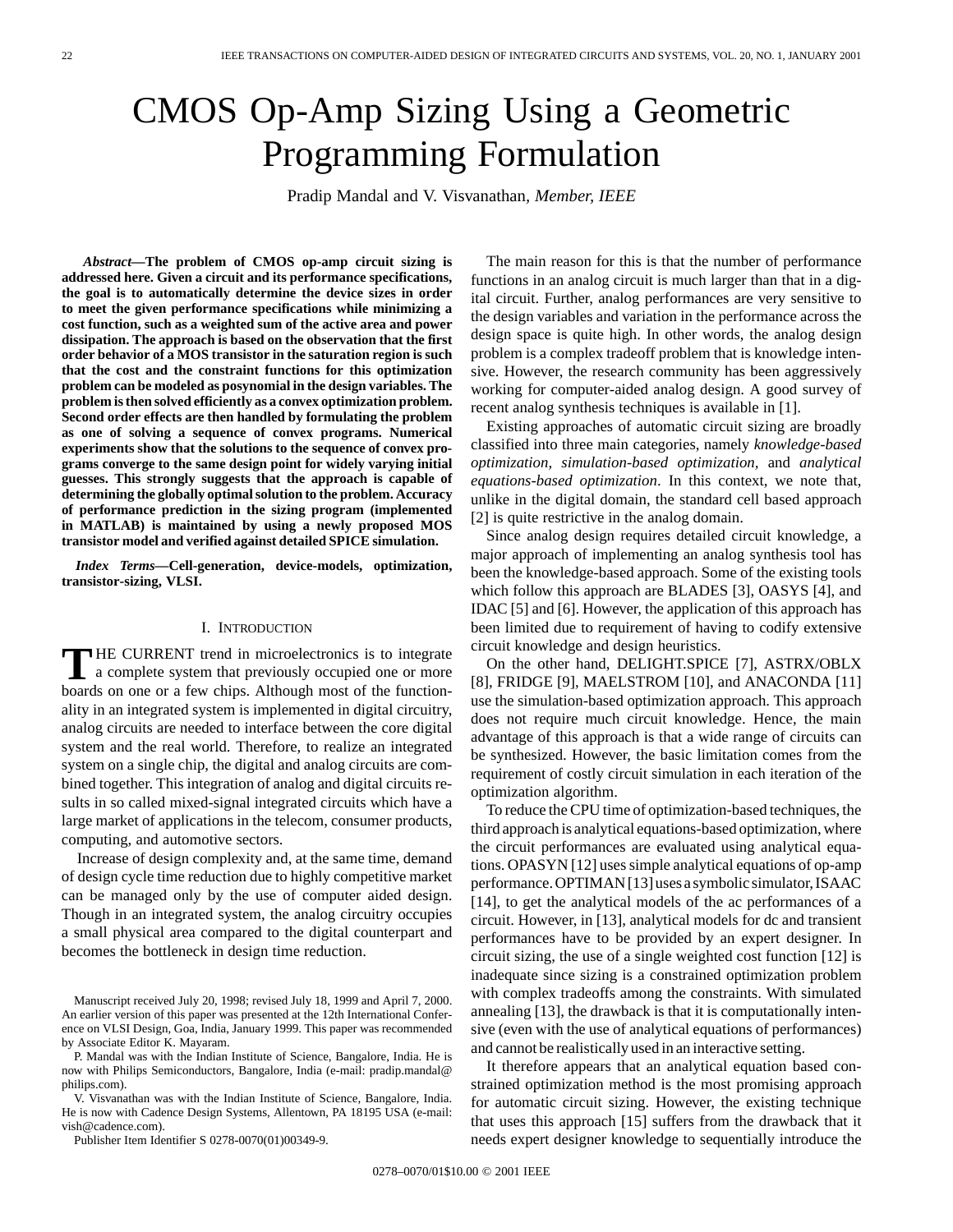constraints. If this is not done, the method may fail to provide even a feasible design point. Further, any optimal point that is provided is only a local optimum design point. Thus, the objective of this work is to propose an analytical equation-based constrained optimization method that is fast, robust, and provides the globally optimal design point.

The main purpose of developing an automatic sizing tool is that the design space of a circuit will be quickly explored to find a design point at which the circuit satisfies the required specification and, at the same time, some cost (e.g., area, power) is minimized. This places a number of stringent requirements on the tool, which are enumerated below.

- In order to support an iterative design methodology, the tool should be fast.
- The final solution point should be independent of the initial guess.
- The optimization technique should be extremely robust. In particular, the designer should not be burdened with the task of tuning the optimizer.

In this paper, a circuit sizing method for CMOS op-amps is proposed, which meets these three requirements as verified via a prototype implementation applied to a number of two-stage op-amps. The effectiveness of the method is due to the use of convex optimization techniques via a geometric programming formulation. It is similar to the recent work described in [16]–[19], which appear to have been done independently and in parallel to this work [20]. However, compared to [16], our technique addresses second-order effects and is far less restrictive in terms of the range of MOS models it supports. This is because, unlike [16]—where the problem is solved as a single geometric program—we show that it is necessary to formulate and solve the problem as a sequence of (convex) geometric programs. In other words, the formulation of [16] is just the first step of our approach. This difference is crucial in the context of submicrometer technology, since the models necessary to support our methodology need to support the geometric programming paradigm only in their first order effects, while the models of second order behavior can be arbitrary. The sequential convex programming formulation is made possible by judiciously combining various techniques, most notably relaxed dc formulation [15] and casual dc analysis [22] with the powerful geometric programming paradigm [23]–[25].

The organization of the rest of this paper is as follows. In Section II, the basic approach of op-amp sizing is described. In Section III, with the first-order Shichman–Hodges (S–H) model, the op-amp sizing problem is formulated as a convex programming problem. Section IV describes how the higher order effects can be captured through an iterative approach. In Section V, the sizing technique is applied on a large number of op-amp circuits. Experimental results are provided in Section VI. By the use of a new accurate MOS model, the accuracy of performance prediction has been increased in Section VII. Section VIII provides a discussion, while Section IX summarizes the work that is described in this paper.

#### II. THE BASIC APPROACH

The proposed op-amp sizing technique is based on three basic ideas. The first one is that of extrapolating the saturation region



Fig. 1. MOS transistor characteristic.

characteristic of a transistor into its linear region of operation. The use of the extrapolated transistor characteristic results in a design formulation that is simple and robust.

The second idea on which our sizing technique is based is that the first-order and higher order behavior of the MOS transistor have been separated. With the first-order model, it is shown that the constraint functions and the objective function for the design optimization problem that has been addressed are *posynomials* in the design variables, namely transistor sizes and biases. In other words, with the first-order model, the op-amp synthesis problem is formulated as a geometric programming problem. With a logarithmic transformation, a geometric programming problem becomes a convex optimization problem.

Finally, the higher order effects are handled by iteratively updating the first-order model parameters using the higher order transistor models, and by solving a sequence of convex programs. The technique of iteratively updating the first-order model parameters is elaborated in Section IV. The parameter update is based on iteratively refining the dc operating point. Section III-A describes a systematic approach for finding the dc operating point.

## *A. Extrapolated Transistor Characteristic*

Usually transistors in an analog circuit are biased in the saturation region where the drain conductance is low, which helps to get high ac performance. Therefore, for analog design analysis, one can use only the saturation region characteristic. Systematic use of the saturation region characteristic is pictorially illustrated in Fig. 1. The continuous curves are the actual  $I_D-V_{DS}$  characteristic curves of a transistor with different  $V_{GS}$ . The dotted line divides the whole region of operation into two parts, linear (left) and saturation (right) regions. The dotted line cuts a characteristic curve at a point where  $V_{DS}$  is equal to the drain saturation voltage  $V_{D\text{SAT}}$ . By extrapolating the saturation region characteristic curves into the linear region, as shown by the dashed lines in Fig. 1, a set of artificial characteristic curves are obtained. These characteristic curves are simple and smooth over the entire region of operation. For analog design analysis, rather than using the actual characteristic curves, these artificial characteristic curves can be used. However, to ensure that at the final design point the transistors are actually in saturation, it is necessary to satisfy the constraint  $V_{DS} \geq V_{DSAT}$  for all transistors. In the following section, we propose a systematic approach of circuit analysis for finding a set of design space constraints which helps to satisfy the constraint on  $V_{DS}$ .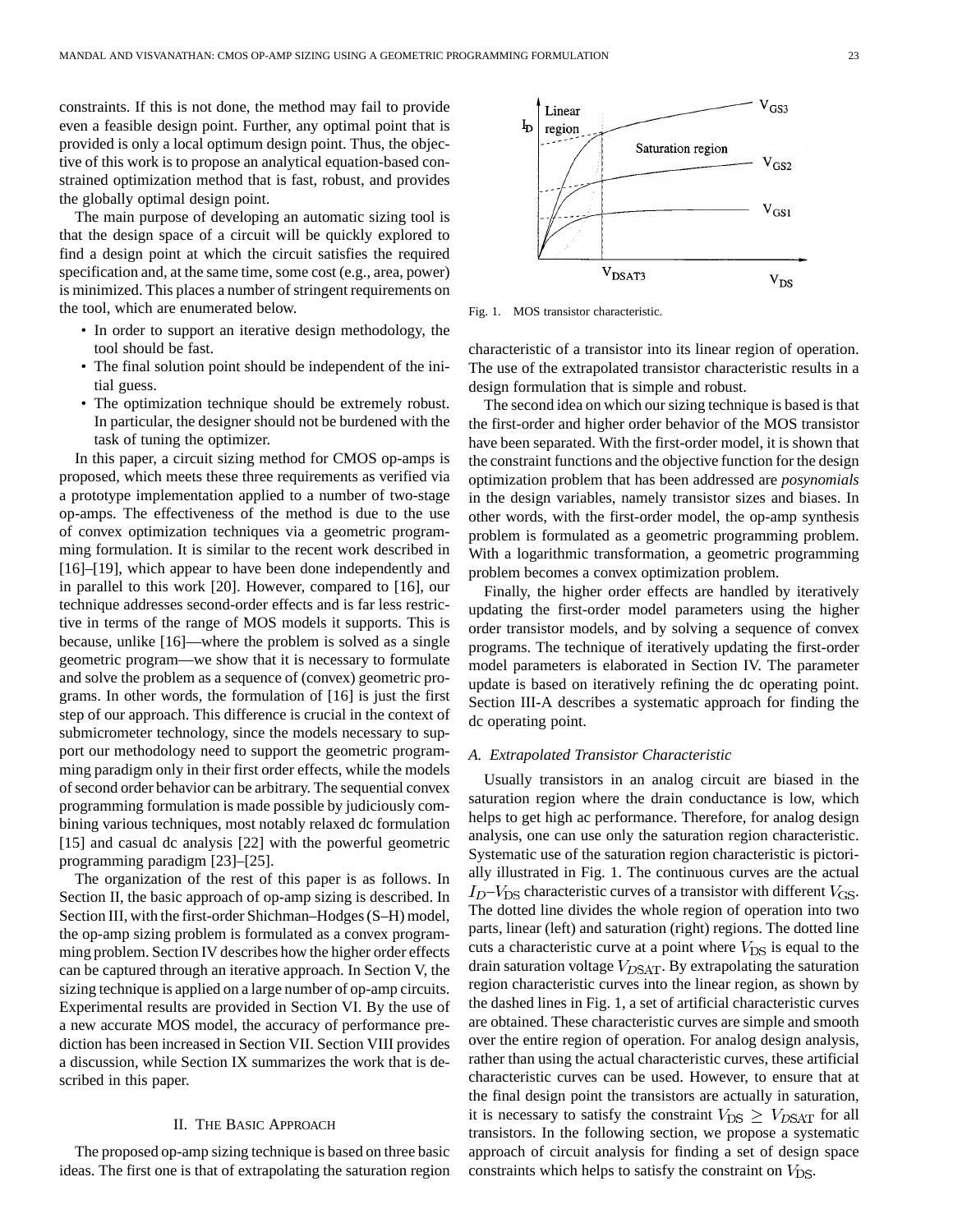If the S–H model is used for the extrapolated device characteristic curves, over the entire region of operation transconductance  $g_m$ , drain conductance  $g_d$ , and effective gate-to-source voltage  $V_{GT}$  (= $V_{GS}$ - $V_T$ ) are, respectively,

$$
g_m = 2\left[k'I_D \frac{W}{L} (1 + \lambda V_{DS})\right]^{1/2}
$$
  
\n
$$
g_d = \frac{\lambda_c I_D}{L(1 + \lambda V_{DS})}, \qquad \lambda_c \text{ proportionality constant}
$$
  
\nand  $V_{GT} = \left[\frac{I_D}{k' \frac{W}{L} (1 + \lambda V_{DS})}\right]^{1/2}$  (1)

Note that, assuming constant  $(1 + \lambda V_{DS})$ , the device model parameters  $g_m$ ,  $g_d$ , and  $(V_{\text{GS}}-V_T)$  are product of power (PoP) functions of  $W/L$ , L, and  $I_D$ . A PoP function is the product of a positive coefficient and various variables that are raised to some power (any real number). This is the key information on which our sizing formulation is based.

The extrapolated device characteristic curves and the design space constraints are used in our proposed sizing technique.

#### *B. Geometric Programming Problem*

A geometric programming problem is of the following form:

$$
\begin{array}{ll}\text{minimize} & f_o(x) \\ \text{subject to} & g_i(x) \le 1 \\ \text{and} & x_j > 0 \end{array} \bigg\} \tag{2}
$$

The objective function  $f_0(x)$  and each one of the constraint function  $g_i(x)$  are posynomials of the design variables  $x_i$ 's. In equation form, a posynomial function is

$$
f(x) = \sum_{i} C_i \prod_{j} x_j^{\alpha_{ij}} \tag{3}
$$

where  $C_i$ 's are positive coefficients and  $\alpha_{ij}$ 's are arbitrary real numbers. Note that in the above equation there are a number of PoP terms. The coefficient  $C_i$  is referred to as the constant of the corresponding PoP term. For any i, the corresponding  $\alpha_{ij}$ 's are referred to as the powers of the *i*th PoP term. With a logarithmic transformation on the design variables, the posynomial function is

$$
f(z) = \sum_{i} C_i e^{(\sum_j \alpha_{ij} z_j)}
$$
 (4)

where  $z_i = \ln x_i$ . It can be easily shown that  $f(z)$  is a convex function [23] of the transformed variables  $z_i$ 's. Therefore, with the logarithmic transformation on the design variables, the geometric programming problem becomes a convex programming problem. In the following, it is shown that the op-amp sizing problem is a geometric programming problem. As a result, the op-amp design problem becomes a convex programming problem. The well known property of a convex programming problem is that any of its local minima is also a global minimum.



Fig. 2. Simple op-amp, a running example.

## III. SIZING FORMULATION WITH A RUNNING EXAMPLE

Various steps of op-amp sizing are described here by using a simple running example, shown in Fig. 2. Consider the design optimization problem as

minimize a weighted sum of gate area and power while

low frequency gain,  $A(0) > A_{\text{SPEC}}$ unity gain frequency,  $UGF \geq UGF_{\text{SPEC}}$ slew rate,  $SR > SR_{SPEC}$ common mode range,  $CMR \geq CMR<sub>SPEC</sub>$  $W_{\min} \leq W_i \leq W_{\max}$  $L_{\min} \le L_i \le L_{\max}$ .

In this design problem,  $L$  and  $W/L$  of the transistors and the bias current  $I_b$  are the design variables. In the op-amp,  $M_1$ ,  $M_2$ and  $M_3$ ,  $M_4$  are matched pairs. The various intermediate steps of the design formulation follow.

#### *A. DC Analysis*

In this step, the circuit is analyzed to determine analytical equations that give its dc operating point. These equations are solved to get the dc operating point, which is then used for predicting its performance.

It is observed that in a CMOS analog circuit, various node voltages can be defined by the gate-to-source voltages of various transistors. Further, the gate-to-source voltages of the transistors can be determined by its size and its dc current. Finally, the dc current through all the transistors can be essentially determined by only a few transistors, which we refer to as current source transistors.

An exception to the approach described above is the output node, whose voltage usually cannot be determined from the  $V_{\text{GS}}$ 's of various transistors. However, in actual applications, op-amps are used in a closed loop configuration, where the output node voltage is stable at a predetermined value (usually zero) [22].

In the example op-amp, the bias stage current is  $I_b$  and the drain current of the current source transistor  $M_5$  is

$$
I_{D5} = k_5' \left(\frac{W_5}{L_5}\right) (1 + \lambda_5 V_{\text{DSS}}) \left[\frac{I_b}{k_0' (1 + \lambda_0 V_{\text{DSO}})} \left(\frac{L_0}{W_0}\right)\right].
$$
\n(5)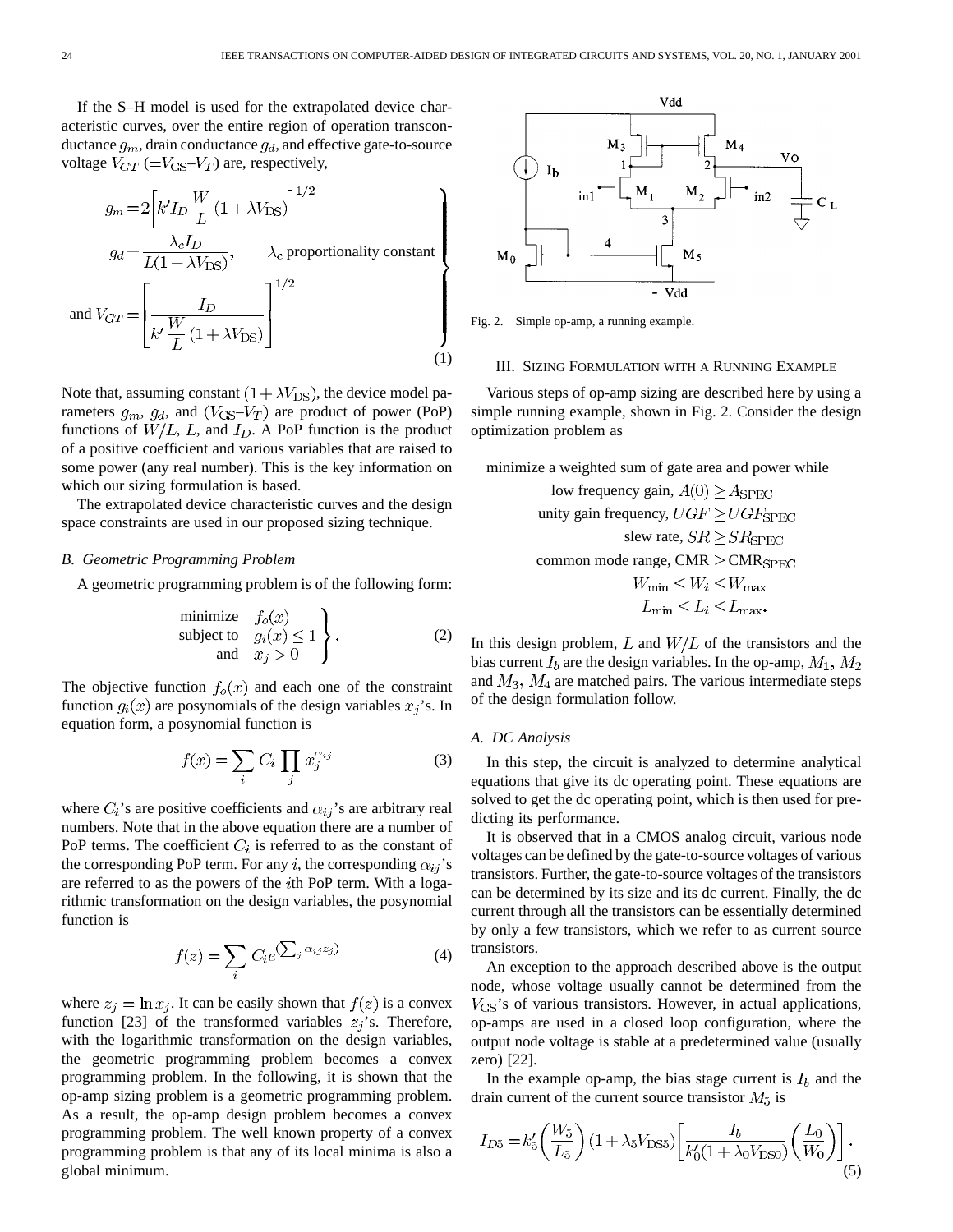TABLE I  $V_{\rm DS}$  and  $V_{\rm SB}$  of Various Transistors

| Transistors | $V_{D^{\mathcal{S}}}$ | $V_{\scriptscriptstyle\rm CP}$ |
|-------------|-----------------------|--------------------------------|
| $M_1, M_2$  | $V_1-V_3$             | $V_3 + V_{dd}$                 |
| $M_3, M_4$  | $V_{dd}-V_1$          | 0.0                            |
| M.          | $V_3 - (-V_{dd})$     | 0.0                            |
| Mo          | $V_4 - (-V_{dd})$     | 0.0                            |

The current  $I_{D5}$  determines the current through the other transistors. Since the transistor pairs  $M_1$ ,  $M_2$  and  $M_3$ ,  $M_4$  are matched, their drain currents are

$$
I_{D1} = I_{D2} = I_{D3} = I_{D4} = \frac{I_{D5}}{2}.
$$
 (6)

From  $(1)$ , the gate-to-source voltage of all transistors can be written as

$$
V_{\text{GS}i} = V_{Ti} + \left[\frac{I_{Di}}{k_i'(1 + \lambda V_{\text{DS}i})} \left(\frac{L_i}{W_i}\right)\right]^{1/2}.\tag{7}
$$

Now, using a casual dc analysis which is described in [22], various node voltages are expressed in terms of  $V_{\text{GS}i}$ 's and various biases.

The analysis starts from the positive supply and moves toward the negative supply rail. Consider the transistor  $M_3$ . The drain-to-source and gate-to-source voltages of the transistor  $M_3$ are1

$$
V_{\text{DS3}} = V_{\text{GS3}} = V_{\text{dd}} - V_1.
$$

Therefore,

$$
V_1 = V_{\rm dd} - V_{\rm GS3}.\tag{8}
$$

Note that the node voltages  $V_1$  and  $V_2$  are the same, since  $V_{\text{in1}}$ and  $V_{\text{in2}}$  are assumed to be at the same dc bias. Now considering the transistors  $M_1$  and  $M_5$ , respectively,

$$
V_3 = V_{\text{in1}} - V_{\text{GS1}} \tag{9}
$$

and

$$
V_4 = -V_{\text{dd}} + V_{\text{GS5}}.\tag{10}
$$

These node voltages are now used to express the  $V_{DSi}$ 's and  $V_{SBi}$ 's of the various transistors as given in the Table I.

The above analysis shows that  $(5)$ – $(10)$  and Table I represent a complete set of nonlinear equations whose solution provides accurate node voltages. An effective way of solving this set of nonlinear equations is through a fixed-point scheme. The overall method of finding node voltages is shown in Fig. 3.

In the first step, channel length modulation factor,  $(1 + \lambda V_{DSi})$ , and threshold voltage,  $V_T$ , of various transistors are updated based on the  $V_{DSi}$  and  $V_{SBi}$  values in the previous iteration. Note that in the first iteration,  $(1 + \lambda V_{DSi})$ 's are assumed to be one and all the  $V_{Ti}$ 's are taken to be  $V_{To}$ . Next, the drain current of all current source transistors in the circuit (e.g.,  $I_{D5}$  in the example circuit) are found. These



Fig. 3. Iterative approach of finding dc operating point.

currents are then used to find the current through the remaining transistors in the circuit.

In the next step,  $V_{\text{GS}i}$ 's are determined from  $I_{Di}$ 's,  $W_i/L_i$ 's,  $(1 + \lambda V_{DSi})$ 's, and  $V_{Ti}$ 's of the transistors. In the subsequent step, from the  $V_{\text{GS}i}$ 's, various node voltages are determined by using (5)–(10). In the final step,  $V_{DSi}$ 's and  $V_{SBi}$ 's are evaluated using their equations, which are given in Table I.

The values of the  $V_{DSi}$ 's and  $V_{SBi}$ 's, which are obtained at the end of each iteration, are then used in the next iteration to get a more accurate estimate of the dc operating point. The terminating condition is that all node voltages in two consecutive iterations are very close. It is found that this formulation results in a highly contractive fixed-point scheme that converges very fast. This is because, across the design space, the value of  $(1 + \lambda V_{DSi})$ 's are close to one and the back bias dependency function of the threshold voltage is strictly monotonic with small slope.

## *B. Design Space Constraints*

Here we find the design space constraints by which all the transistors are kept in saturation, i.e., away from subthreshold and linear regions. To keep all the transistors away from the subthreshold region with a margin of  $\epsilon_{\text{SUB}}$ , the constraints to be satisfied are

$$
\frac{\epsilon_{\text{SUB}}}{V_{GTi}} \le 1. \tag{11}
$$

On the other hand, to keep a transistor away from the linear region, we require

$$
V_D \ge V_G - V_{TSAT} \text{ for n-type} \n\text{or } V_D \le V_G + V_{TSAT} \text{ for p-type} \n\text{where } V_{TSAT} = V_{GS} - V_{DSAT}.
$$
\n(12)

 $^{1}V_{\text{DS3}}$  and  $V_{\text{GS3}}$  represent, respectively, the magnitudes of drain-to-source and gate-to-source voltages of the p-transistor  $M_3$ .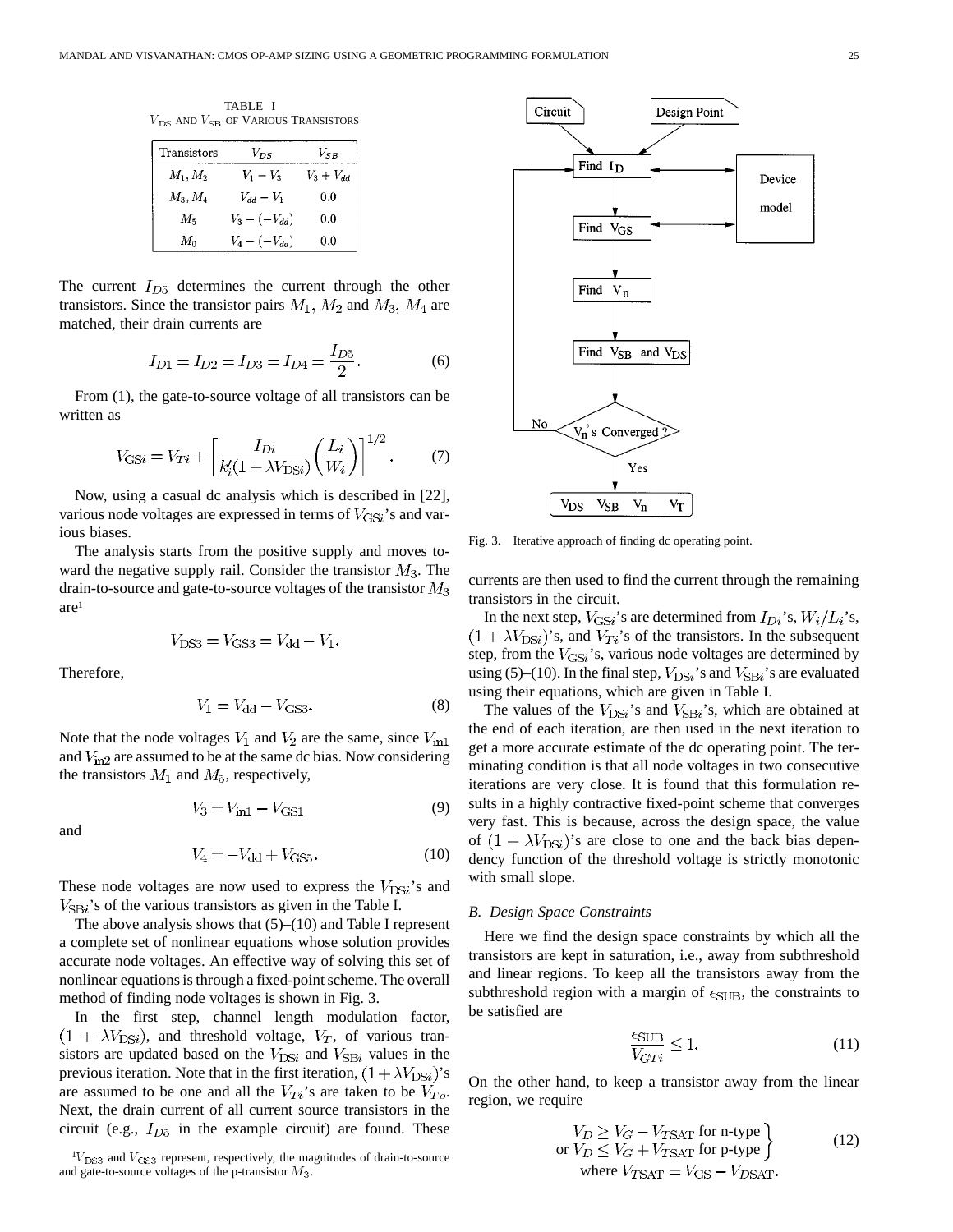or

Note that in the S–H MOS model,  $V_{T\text{SAT}}$  is equal to  $V_T$ . However, this new notation is introduced for ease of extending the design formulation for any other MOS model, such as the one described in [20].

In the example circuit, the gate and drain voltages of the transistors  $M_3$  and  $M_4$  are the same. Therefore, these two transistors are always in saturation. However, to keep  $M_1$  (and  $M_2$ ) in saturation, we require  $V_1 \geq V_{\text{inl}} - V_{T\text{SAT1}}$ . In quiescent condition,  $V_{\text{in1}} = 0$ . Further, from (8),  $V_1 = V_{\text{dd}} - V_{\text{GS3}}$ . Therefore, the design inequality is

or

$$
\frac{1}{(V_{\rm dd} - V_{T3} + V_{TSAT1})} \cdot V_{\rm GT3} \le 1.
$$
 (13)

 $(V_{\rm dd}-V_{T3}+V_{T{\rm SAT}1})>V_{GT3}$ 

To keep transistor  $M_5$  away from linear region, we require  $V_3 \geq$  $V_4 - V_{TSAT5}$ . Using the expressions of  $V_3$  and  $V_4$  in (9) and (10), we get

$$
V_{\text{in1}} - V_{\text{GS1}} \ge -V_{\text{dd}} + V_{\text{GS5}} - V_{T\text{SAT5}}V_{GT5} + V_{GT1} \le V_{\text{dd}} + V_{\text{in1}} - V_{T1} - V_{T5} + V_{T\text{SAT5}}\frac{(V_{GT5} + V_{GT1})}{V_{\text{dd}} + V_{\text{in1}} - V_{T1} - V_{T5} + V_{T\text{SAT5}}} \le 1.
$$
 (14)

Note that, assuming constant  $V_{Ti}$ 's and  $V_{TSATi}$ 's, (11), (13), and (14) are posynomial functions of  $V_{GTi}$ 's, which are constrained to be less than or equal to one. As will be made clear in the following sections, this is an important step toward our formulation.

Finally, to keep the transistor sizes within the specified limit, the following inequalities should be satisfied:

$$
\left(\frac{W_i}{L_i}\right) \frac{L_i}{W_{\text{max}}} \le 1
$$
\n
$$
\left(\frac{L_i}{W_i}\right) \frac{W_{\text{min}}}{L_i} \le 1
$$
\n
$$
\frac{L_i}{L_{\text{max}}} \le 1
$$
\n
$$
\frac{L_{\text{min}}}{L_i} \le 1
$$
\n(15)

## *C. Performance Constraints and Objective Function*

The low frequency gain of the op-amp is  $g_{m1}/(g_{d1} + g_{d3})$ . Therefore, to meet the gain specification

$$
A_{\rm SPEC} \cdot \frac{g_{d1}}{g_{m1}} + A_{\rm SPEC} \cdot \frac{g_{d3}}{g_{m1}} \le 1.
$$
 (16)

The unity gain frequency of the op-amp is  $g_{m1}/C_L$ . So to get the specified  $UGF$ 

$$
\frac{C_L \cdot UGF_{\text{SPEC}}}{g_{m1}} \le 1. \tag{17}
$$

Slew rate of the op-amp is  $I_{D5}/C_L$ . So the constraint to get the specified slew rate is

$$
\frac{C_L \cdot SR_{\text{SPEC}}}{I_{D5}} \le 1. \tag{18}
$$

The negative common mode range of the op-amp is  $CMR^{-} =$  $-V_{\text{dd}} + V_{\text{GSO}} + V_{\text{GSL}} - V_{\text{TSAT5}}$ . Note that CMR<sup>-</sup> has negative value. Therefore, to get the specified CMR

$$
-V_{\rm dd} + V_{\rm GSO} + V_{\rm GSI} - V_{T\rm SAT5} \le -\rm CMR_{\rm SPEC}
$$

$$
\frac{(V_{GT0} + V_{GT1})}{(V_{dd} - V_{T0} - V_{T1} + V_{TSAT5} - CMR_{SPEC})} \le 1.
$$
 (19)

On the other hand, the positive common mode range is  $CMR^+ = V_{dd} - V_{GS3} + V_{TSAT1}$ , which should be greater than  $CMR<sub>SPEC</sub>$ . In other words

$$
\frac{V_{GT3}}{(V_{\text{dd}} - V_{T3} + V_{T1} - \text{CMR}_{\text{SPEC}})} \le 1.
$$
 (20)

The objective function is a weighted sum of total effective gate area (in micrometers  $\times$  micrometers) and total quiescent current of the op-amp (in microamperes), which is given by

$$
f_0 = w_1 \sum_i \left(\frac{W_i}{L_i}\right) L_i^2 + w_2(I_b + I_{D5}).\tag{21}
$$

In this equation,  $w_1$  and  $w_2$  are two specified weights.

To summarize the formulation which is given in this section, an op-amp design problem is a constrained optimization problem of the following form:

$$
\begin{array}{ll}\text{minimize} & f_0\\ \text{subject to} & g_i \le 1 \end{array} \tag{22}
$$

The objective function is given in (21) while various constraint functions are provided in (11) and (13)–(20). It is observed that, assuming constant  $V_T$ ,  $V_{T\text{SAT}}$  and  $(1 + \lambda V_{\text{DS}})$ , the constraint functions  $g_i$ 's are *posynomials* of  $V_{GT}$ ,  $g_m$ ,  $g_d$ , and  $I_D$  of various transistors. Further, the objective function  $f_0$  is a posynomial of  $W/L$ , L, and  $I_D$  of the transistors. With the same assumption, it is also found that  $I_D$  of the transistors are PoP functions of the design variables  $(W/L, L,$  and the bias current  $I_b$ ). Therefore, with the extrapolated S–H model where the device parameters  $g_m$ ,  $g_d$ , and  $V_{GT}$  are also PoP's in the design variables, the objective and the constraint functions are posynomials of the design variables. With logarithmic transformation, the optimization problem becomes a convex programming problem.

# IV. FORMULATION OF OP-AMP DESIGN AS A SEQUENCE OF CONVEX PROGRAMMING PROBLEMS

In the last section, assuming constant  $V_T$ ,  $V_{T\text{SAT}}$ , and (1+  $\lambda V_{\rm DS}$ , the op-amp synthesis problem is formulated as a convex programming problem. Here, to account for the effect of variations in  $V_T$ ,  $V_{TSAT}$ , and  $(1 + \lambda V_{DS})$ , the overall method is shown in Fig. 4. The various steps of the method are as follows.

*Step 0)* Accept the designer specifications and the circuit to be sized. The user may provide an initial design point, which is optional. By default, the initial design point is taken as the minimum feature size for all the transistors. Using two iterations of the dc analysis technique described in Section III-A, an approximate dc operating point at the initial design point is found.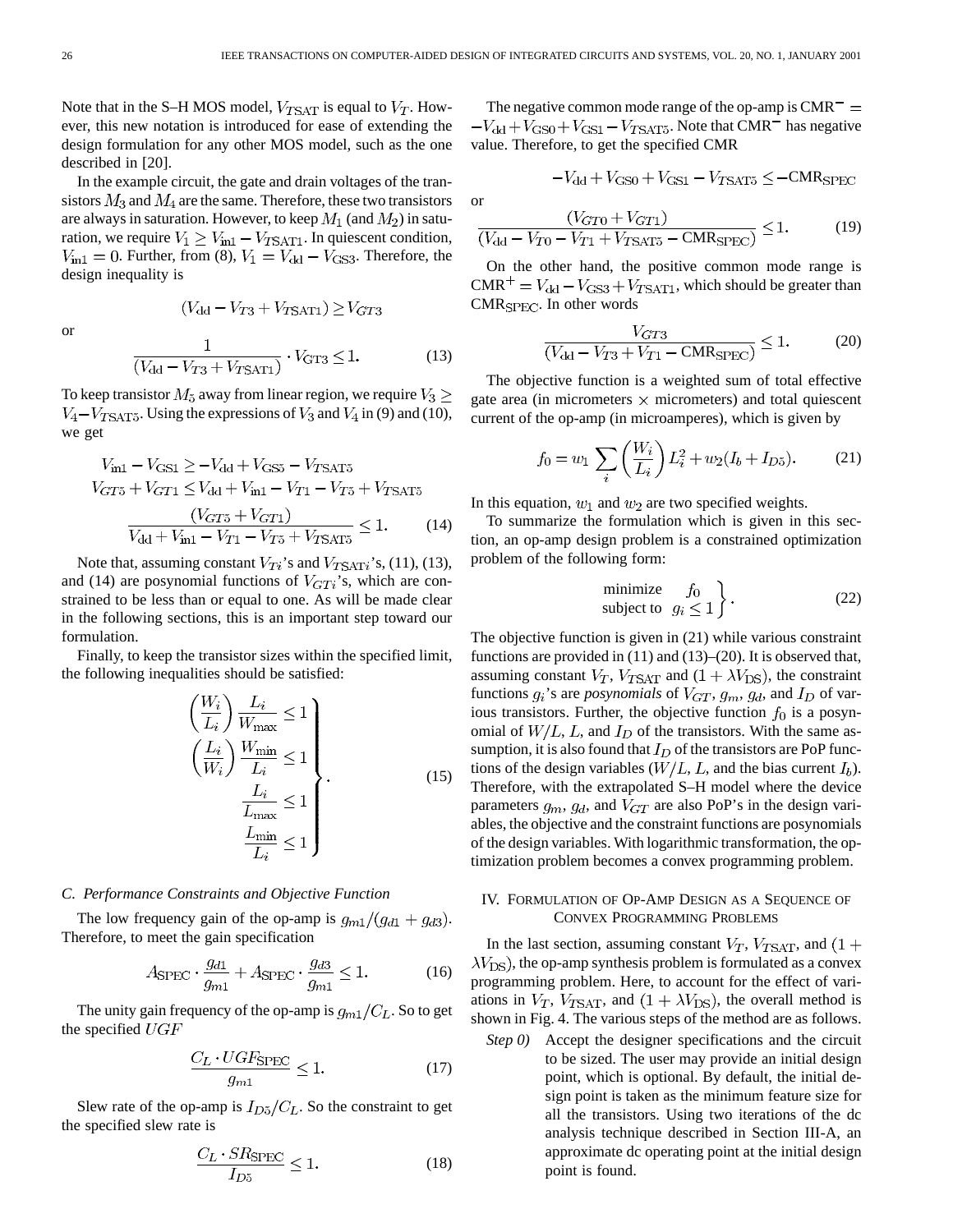

Fig. 4. Op-amp sizing method through sequential convex programming.

- *Step 1*) In this step, the constants and powers of the PoP representation of the various  $I_{Di}$ 's are determined. The values of  $V_{DSi}$ 's, which are used to determine the constant, come from the previous iteration. For the example circuit, refer to (5) and (6) for the relevant PoP functions. Similarly, the constants and powers of the PoP representation of the various  $g_{mi}$ 's,  $g_{di}$ 's, and  $V_{GTi}$ 's are also determined. Using the values of  $V_{SBi}$ 's, which come from the previous iteration, the threshold voltage of the transistors are also evaluated here.
- *Step 2)* From the constants and powers of  $g_{mi}$ 's,  $g_{di}$ 's,  $V_{GTi}$ 's,  $I_{Di}$ 's, and the values of  $V_{Ti}$ 's, the objective function and the constraint functions in the log transformed design space are derived. Both the objective function and the constraint functions are convex functions.
- *Step 3*) The convex programming problem is then solved to find the global optimal solution of the current iteration.
- *Step 4)* In this step, the dc operating point is updated for the new solution design point. The method of finding the dc operating point is the same as the iterative method described in Section III-A. The key difference, however, is that only one pass of the flow graph shown in Fig. 3 is executed. In the single

pass, to get the updated values of  $I_{Di}$ 's,  $V_{GTi}$ 's, and  $V_{Ti}$ 's, the values of  $V_{DSi}$ 's and  $V_{SBi}$ 's are taken from the operating point at the solution point in the previous iteration.

*Step 5)* In this step, the convergence of the sequence of solution design points and node voltages are checked. If the design points and the node voltages of the last two iterations are very close, then the op-amp netlist with sized transistors is provided. Otherwise, we go back to *Step 1.*

Note that within an iteration, the values of  $V_{DSi}$ 's and  $V_{Ti}$ 's, which are used in *Step 1* to determine the convex programming problem, are not mathematically consistent with the solution point. However, as the iterations proceed and when the sequence of solution points converges and the node voltages converge, the inconsistency becomes negligible. Such an approach is in spirit similar to the relaxed dc formulation, which is described in [15].

## V. TWO-STAGE CMOS OP-AMP SIZING

The op-amp sizing technique, which is described in the last two sections, is applied here for designing a number of two-stage op-amps. For ease of referencing, in Section V-A, the op-amp topologies are characterized by five binary variables. While details of the design formulation of the two-stage op-amps are available in [20], a summary of dc analysis of the op-amps, design space constraints, and the performance constraints are provided, respectively, in Sections V-B–V-D. The design formulation is similar to that of the running example op-amp, which is given in Section III.

## *A. Characterization of Two-Stage Op-Amps*

In the class of two-stage op-amps, there is a basic structural similarity, namely the hierarchical structure of different configurations is the same. It is only the subcircuits, which are the leaf cells of the hierarchy, that are different across the various topologies [29].

A two-stage op-amp consists of an input stage, a second stage, and a compensating circuit. The input stage has three parts: current source, differential pair, and current mirror. The second stage has two parts: transconductance amplifier and active load. Each one of the four subcircuits, namely differential pair, current mirror, transconductance amplifier, and active load, can be either simple or cascoded. For a cascoded current mirror, a level shifter is required between the input stage and the second stage. The compensating circuit consists of a capacitor and a resistor. Further, the transistors in the differential pair can either be n-type or p-type. The choice of polarity of the transistors in the differential pair also determines the polarity of the transistors in the other subcircuits. All the possible op-amp topologies are characterized by five binary variables, which are defined in Table II. With n-type differential pair transistors, the supercircuit [29] of the considered set of op-amps is given in Fig. 5. In the same figure, the relation among the binary variables and the subcircuits is also indicated by naming the enclosed subcircuits by the corresponding binary variables. So, from the supercircuit, depending on the values of the binary variables, other topologies can be constructed by selectively including the enclosed subcircuits.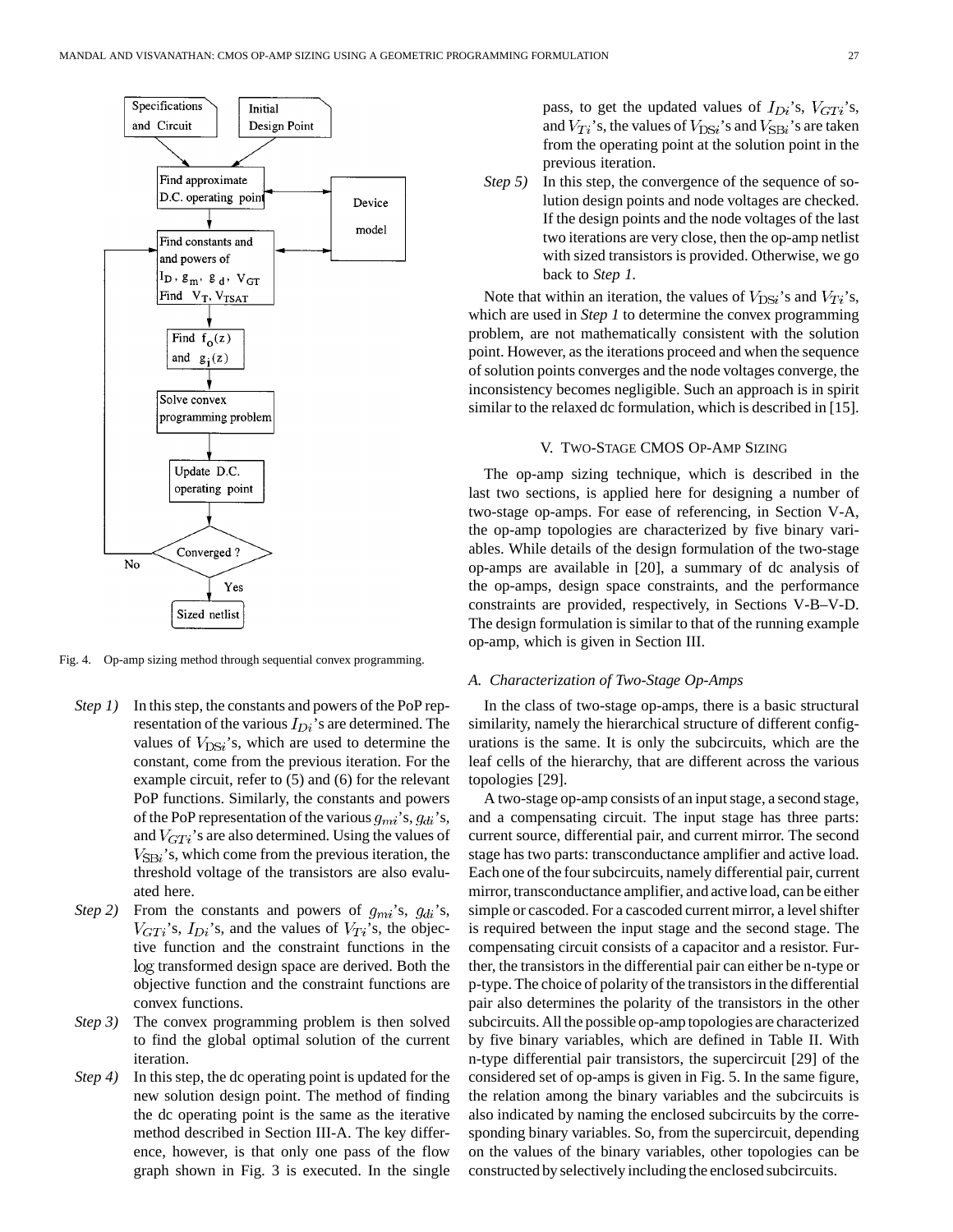

Fig. 5. Supercircuit of the two-stage op-amps.

TABLE II DEFINITION OF THE TOPOLOGY CHARACTERIZING BINARY VARIABLES

| Variables      | 'በ'                             | 41,                              |
|----------------|---------------------------------|----------------------------------|
| a <sub>1</sub> | simple input differential pair  | cascode input differential pair  |
| a <sub>2</sub> | simple input stage load         | cascode input stage load         |
| $a_3$          | simple second stage trans. amp. | cascode second stage trans. amp. |
| $a_4$          | simple second stage load        | cascode second stage load        |
| $a_5$          | input transistors are n-type    | input transistors are p-type     |

# *B. DC Analysis*

DC analysis includes finding drain currents through various transistors, determining  $V_{\text{GS}i}$ 's of the transistors, expressing various node voltages in terms of  $V_{\text{GS}i}$ 's, and, finally, writing  $V_{\text{DS}i}$ 's and  $V_{\text{SB}i}$ 's in terms of the node voltages. The current through the input stage and the second stage are, respectively,

$$
I_{D9} = k'_{9} \left( \frac{W_{9}}{L_{9}} \right) (1 + \lambda_{9} V_{\text{DSS}}) \cdot \left[ \frac{I_{b}}{k'_{0} (1 + \lambda_{0} V_{\text{DSS}})} \left( \frac{L_{0}}{W_{0}} \right) \right] \cdot \left[ \frac{I_{b}}{k'_{0} (1 + \lambda_{0} V_{\text{DSS}})} \left( \frac{L_{0}}{W_{0}} \right) \right] \cdot \left[ \frac{I_{b}}{k'_{0} (1 + \lambda_{0} V_{\text{DSS}})} \left( \frac{L_{0}}{W_{0}} \right) \right]
$$
\n(23)

The current through the other transistors are

$$
I_{Di} = \frac{I_{D9}}{2}, \quad \text{for } i = 1, 2, \dots, 8
$$
  
\n
$$
I_{Di} = I_{D12}, \quad \text{for } i = 13, 14, 15
$$
 (24)

The sizes of transistors in the level shifter are so chosen that the node voltages  $V_{13}$  and  $V_{12}$  are equal. With  $V_{13} = V_{12}$ , the balance equation (39), which helps to achieve small systematic offset, remains simple even with fully cascode first stage. There are a number of possible ways by which this can be achieved. However, a simple way to get  $V_{13} = V_{12}$  is that the sizes of transistors  $M_{17}$  and  $M_7$  are equal, the length of the two transistors  $M_{16}$  and  $M_5$  are the same, and their widths satisfy the following constraint:

$$
\frac{W_5}{L_5} \left( 1 + \lambda_5 V_{\text{DS5}} \right) = \frac{W_{16}}{L_{16}} \left( 1 + \lambda_{16} V_{\text{DS16}} \right). \tag{25}
$$

Now with  $V_{13} = V_{12}$ , the current through the transistors  $M_{16}$ and  $M_{17}$  are

$$
I_{D16} = I_{D17} = I_{D9}/2.
$$
 (26)

The gate-to-source voltages of all the transistors are determined by

$$
V_{\text{GS}i} = V_{Ti} + V_{GTi}
$$

where

$$
V_{GTi} = \left[\frac{I_{Di}}{k_i'(1 + \lambda_i V_{DSi}) \left(\frac{W_i}{L_i}\right)}\right]^{1/2}.
$$
 (27)

Through a casual dc analysis, which is discussed in Section III, various node voltages are expressed in terms of  $V_{\text{GS}i}$ 's and bias voltages

$$
V_5 = V_{\text{in1}} - V_{T1} - V_{GT1}
$$
  
\n
$$
V_6 = -V_{\text{dd}} + V_{T0} + V_{GT0}
$$
  
\n
$$
V_7 = V_8 = V_{b0} - V_{T3} - V_{GT3}
$$
  
\n
$$
V_{15} = V_{b2} - V_{T13} - V_{GT13}
$$
  
\n
$$
V_{11} = V_{12} = V_{13} = V_{\text{dd}} - V_{T7} - V_{GT7}
$$
  
\n
$$
V_9 = V_{10} = V_{11} - V_{T5} - V_{GT5}
$$
  
\n
$$
= V_{\text{dd}} - V_{T7} - V_{GT7} - V_{T5} - V_{GT5}
$$
  
\n
$$
V_{14} = V_{b1} + V_{T14} + V_{GT14}
$$
  
\n(28)

Node 16 is the output node of the op-amp. As described in Section III, this node does not have a well defined equation. However, in actual application, op-amps are used in close loop con-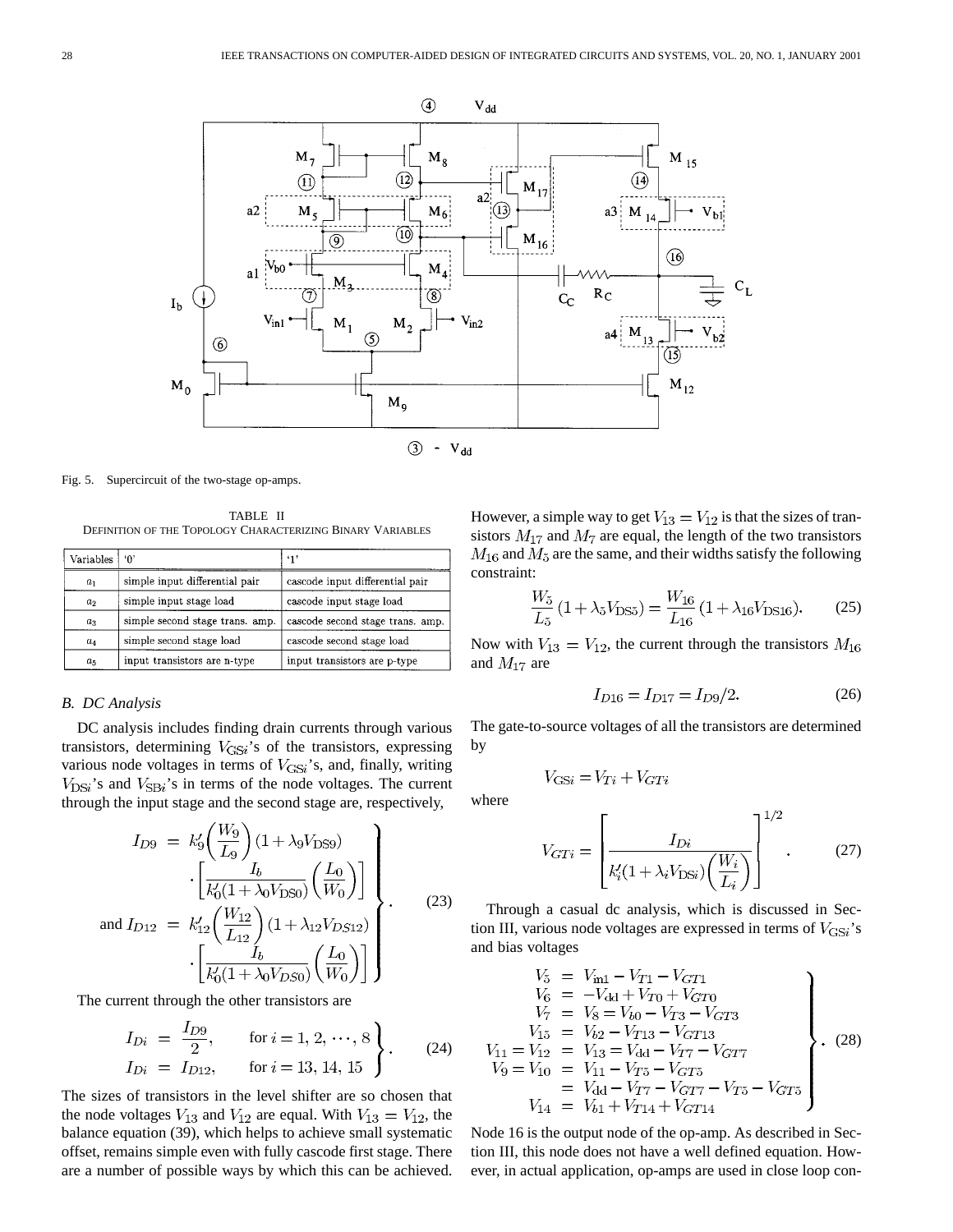figuration, and in this configuration the output node voltage is, usually, stabilized to zero. It may be noted that  $V_{\text{in1}} = V_{\text{in2}} =$  $0.0.$ 

The back bias of the transistors in the op-amp in terms of various node voltages are as follows:

$$
V_{\text{SB}} = 0.0, \quad \text{for } i = 0, 7, 8, 9, 12, 15, 17
$$
  
\n
$$
V_{\text{SB}} = V_{\text{SB}} = V_5 - V_3
$$
  
\n
$$
V_{\text{SB}} = V_{\text{SB}} = V_7 - V_3
$$
  
\n
$$
V_{\text{SB}} = V_{\text{SB}} = V_4 - V_{11}
$$
  
\n
$$
V_{\text{SB}} = V_{15} - V_3
$$
  
\n
$$
V_{\text{SB}} = V_4 - V_{14}
$$
  
\n
$$
V_{\text{SB}} = V_4 - V_{13}
$$
  
\n(29)

Finally, drain-to-source voltages of the transistors are expressed in terms of the node voltages as follows

$$
V_{DS0} = V_6 - V_3
$$
  
\n
$$
V_{DS1} = V_{DS2} = (1 - a_1)(1 - a_2)V_{11}
$$
  
\n
$$
+ a_2(1 - a_1)V_9 + a_1a_2V_7. - V_5
$$
  
\n
$$
V_{DS3} = V_{DS4} = (1 - a_2)V_{11} + a_2V_9 - V_7
$$
  
\n
$$
V_{DS5} = V_{DS6} = V_{11} - V_9
$$
  
\n
$$
V_{DS7} = V_{DS8} = V_4 - V_{11}
$$
  
\n
$$
V_{DS9} = V_5 - V_3
$$
  
\n
$$
V_{DS12} = (1 - a_4)V_{16} + a_4V_{15} - V_3
$$
  
\n
$$
V_{DS13} = V_{16} - V_{15}
$$
  
\n
$$
V_{DS14} = V_{14} - V_{16}
$$
  
\n
$$
V_{DS15} = V_4 - (1 - a_3)V_{16} + a_3V_{14}
$$
  
\n
$$
V_{DS16} = V_{13} - V_3
$$
  
\n
$$
V_{DS17} = V_4 - V_{13}
$$

Note that the expressions of some  $V_{DSi}$ 's include the binary variables  $a_i$ 's. This is because these  $V_{DSi}$ 's are topology dependent. Therefore, the binary variables are used to define the  $V_{DSi}$ 's across the various op-amp topologies.

## *C. Design Space Constraints*

The design space constraints include the technology limits of the transistor sizes and the constraints on design variables, which help to bias the transistors in saturation. The constraints corresponding to the technology limits are straight forward, and hence they are not explicitly given here. Recall from Section III that the inequalities that keep the transistors away from the linear region are given by

$$
V_D \geq V_G - V_{TSAT} \quad \text{for n-type}
$$
  
or  $V_D \leq V_G + V_{TSAT} \quad \text{for p-type}$   
where  $V_{TSAT} = V_{GS} - V_{DSAT}$ . (31)

Using the appropriate values of the node voltages from (28) in the above inequality, we get the required constraints.

Consider the input stage of the supercircuit. To keep the transistor  $M_1$  (and  $M_2$ ) in saturation, the required inequality for simple differential pair is

$$
V_{\rm dd} - V_{GT7} - V_{T7} - a_2 V_{GT5} - a_2 V_{T5} \ge -V_{T\rm SAT3}
$$
 i.e.

$$
\frac{1}{(V_{\rm dd} - V_{T7} - a_2 V_{T5} + V_{TSAT3})} (V_{GT7} + a_2 V_{GT5}) \le 1
$$
\n(32)

and for cascode differential pair, the required inequality is

i.e.

$$
(V_{T3} - V_{TSAT1})/V_{b0} + V_{GT3}/V_{b0} \le 1.
$$
 (33)

 $(V_{b0} - V_{GT3} - V_{T3}) > -V_{TSAT1}$ 

In cascode differential pair, the transistors  $M_3$  (and  $M_4$ ) are kept in saturation by the inequality

$$
V_{\rm dd} - V_{GT7} - V_{T7} - a_2 V_{GT5} - a_2 V_{T5} \ge V_{b0} - V_{TSAT3}
$$
  
i.e.  

$$
\frac{1}{(V_{\rm dd} - V_{T7} - a_2 V_{T5} + V_{TSAT3})}
$$

$$
\times (V_{GT7} + a_2 V_{GT5} + V_{b0}) \le 1.
$$
 (34)

The transistor  $M_9$  is kept in saturation by the inequality

$$
-V_{GT1} - V_{T1} \ge -V_{dd} + V_{GT0} + V_{T0} - V_{TSAT9}
$$
  
i.e. 
$$
\frac{1}{(V_{dd} - V_{T1} - V_{T0} + V_{TSAT9})} (V_{GT0} + V_{GT1}) \le 1.
$$
 (35)

In the second stage, the transistor  $M_{12}$  is kept in saturation by the inequality

 $\overline{1}$ 

$$
a_4(-|V_{b2}| - V_{GT13} - V_{T13})
$$
  
\n
$$
\ge -V_{dd} + V_{GT0} + V_{T0} - V_{TSAT12}
$$

i.e.

$$
\frac{1}{(V_{dd} - a_4 V_{T13} - V_{T0} + V_{TSAT12})}
$$
  
×  $(a_4 |V_{b2}| + V_{GTO} + a_4 V_{GT13}) \le 1$  (36)

and the transistor  $M_{15}$  is kept in saturation by the inequality

$$
\frac{1}{(V_{\rm dd} - a_3 V_{T14} - V_{T7} + V_{TSAT15})}
$$
  
×  $(a_3 V_{b1} + V_{GT7} + a_3 V_{GT14}) \le 1.$  (37)

Equation (37) is derived based on the assumption that the  $V_{13} =$  $V_{11}$ . The design of the level shifter to get this biasing condition is already discussed in Section V-B. Note, finally, that the remaining transistors in the supercircuit are automatically biased in the saturation region.

All the transistors in the op-amps are kept away from the subthreshold region by the inequalities,

$$
\frac{\varepsilon_{\text{SUB}}}{V_{GTi}} \le 1. \tag{38}
$$

Along with the various inequality design space constraints, there are two equality constraints also. One of them is given in (25), which is related to designing the level shifter to get  $V_{12}$  =  $V_{13}$ . The other equality constraint is the balance equation, which is given by

$$
\frac{(1 + \lambda_{15}V_{DS15})(1 + \lambda_{9}V_{DS9})}{(1 + \lambda_{12}V_{DS12})(1 + \lambda_{7}V_{DS7})}\times \left(\frac{W_{15}}{L_{15}}\right)\left(\frac{W_{9}}{L_{9}}\right)\left(\frac{L_{12}}{W_{12}}\right)\left(\frac{L_{7}}{W_{7}}\right) = 1.
$$
 (39)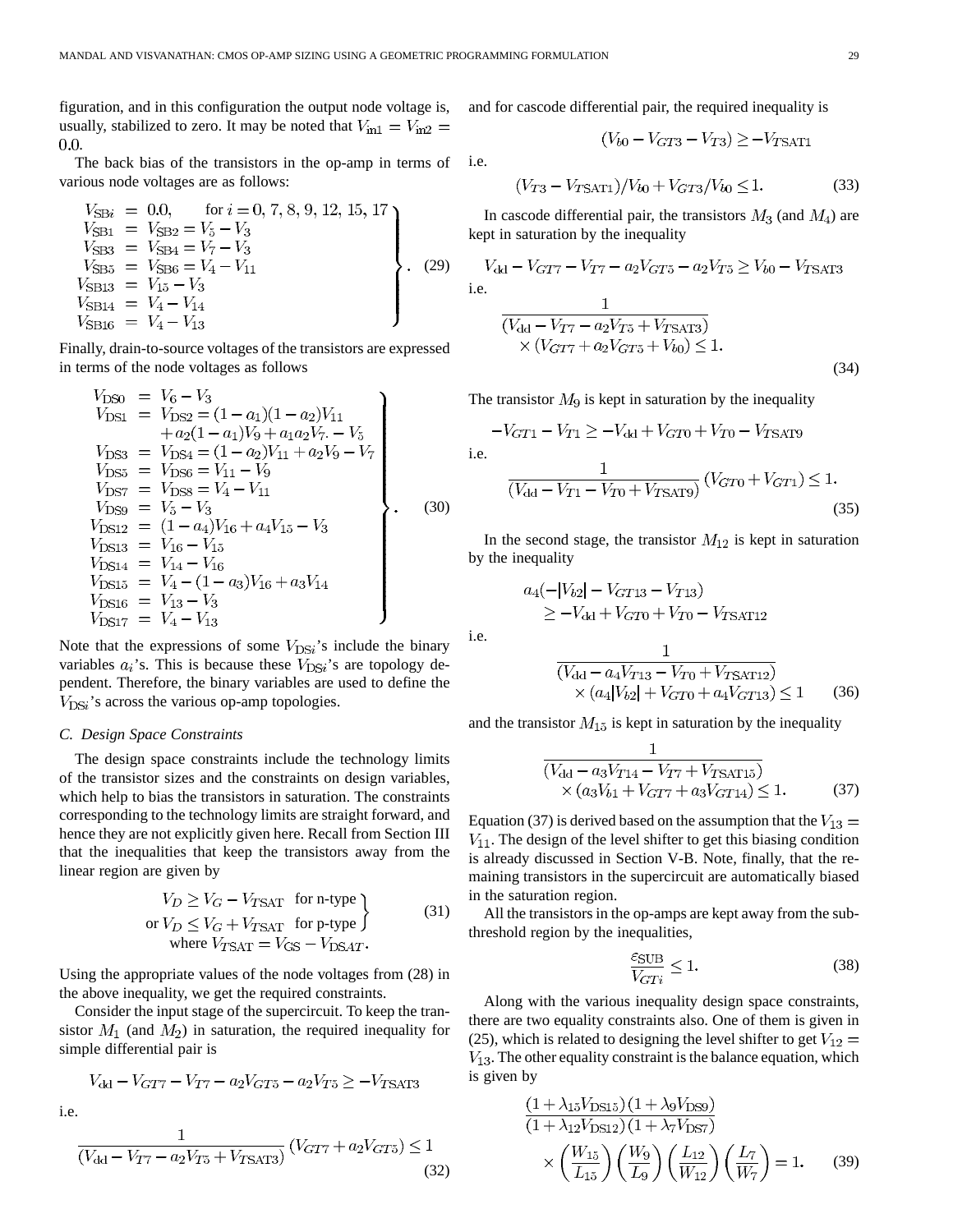The balance equation is necessary to keep the systematic offset small [27].

The concluding remarks about the design space constraints are that they are posynomial in  $V_{GTi}$ 's if the  $V_{Ti}$ 's and  $V_{TSAT}$ 's are assumed to be constant. With a further simplifying assumption, i.e., constant  $(1 + \lambda_i V_{DSi})$ , the  $V_{GTi}$ 's are PoP functions of the design variables for the S–H model. Therefore, the design space constraints are posynomials of the design variables. Finally, the equality constraints are PoP functions of design variables. Therefore, each one of the equality constraints can be translated into two PoP terms less than or equal to one.

## *D. Performance Constraints and Objective Function*

This section provides analytical expressions of various performance functions of the op-amps. Performance constraints are then derived by constraining the performance expressions by their respective specified value. The analytical expression of the objective function is also given here.

*1) DC and Transient Performances:* For simple input differential pair  $(a_1 = 0)$ , the positive common mode range is  $CMR^+ = V_{dd} - V_{GS7} - a_2V_{GS5} + V_{TSAT1}$ . Therefore, to meet its specification, the constraint is

$$
\frac{1}{(V_{\text{dd}} - V_{T7} - a_2 V_{T5} + V_{TSAT1} - \text{CMR}_{\text{SPEC}}^+)}
$$
  
×  $(V_{GT7} + a_2 V_{GT5}) \le 1$ . (40)

On the other hand, for cascoded input differential pair (i.e.,  $a_1 =$ 1), CMR<sup>+</sup> =  $V_{b0} - V_{GT3} - V_{T3} + V_{TSAT1}$  and the corresponding performance constraint is

$$
(\text{CMR}_{\text{SPEC}}^+ - V_{T\text{SAT1}} + V_{T3})/V_{b0} + V_{GT3}/V_{b0} \le 1. (41)
$$
 wh

The negative common mode range is given by  $CMR^{-}$  =  $-V_{\text{dd}} + V_{\text{GSD}} + V_{\text{GSI}} - V_{\text{TSAT9}}$ , and to meet its specification

$$
\frac{1}{(V_{dd} - V_{T0} - V_{T1} + V_{TSAT9} - |CMR_{SPEC}^{-}|)} \times (V_{GT0} + V_{GT1}) \le 1.
$$
\n(42)

With simple output transconductance amplifier ( $a_1 = 0$ ), the positive output swing is  $OS^+ = V_{dd} - V_{GS7} + V_{TSAT15}$  and the required constraint to meet specification is

$$
\left[\frac{1}{V_{\text{dd}} - V_{T7} + V_{TSAT15} - OS_{\text{SPEC}}^{+}}\right] V_{GT7} \le 1. \tag{43}
$$

On the other hand, when the transconductance amplifier is cascoded (i.e.,  $a_3 = 1$ ), the positive output swing is  $OS^+ =$  $V_{b1} + V_{T<sub>T</sub>SAT14}$  and to meet its specification we require

$$
(OS_{\rm SPEC}^+ - V_{T\rm SAT14})/V_{b1} \le 1.
$$
 (44)

With a simple second-stage active load, to meet the negative output swing specification, we require

$$
\left[\frac{1}{V_{\text{dd}} - V_{T0} + V_{T \text{SAT12}} - |OS_{\text{SPEC}}|}\right] V_{GT0} \le 1. \tag{45}
$$

On the other hand, when the active load is cascoded ( $a_4 = 1$ ), the negative output swing constraint is

$$
(|OS_{\text{SPEC}}| - V_{\text{TSAT13}})/|V_{b2}| \le 1. \tag{46}
$$

Note that the magnitude of the bias voltage  $V_{b2}$ , rather than its actual value, is taken as the design variable.

To meet the slew rate specification, the following two inequalities should be satisfied

$$
\frac{SR_{\text{SPEC}}C_C}{I_{D9}} \le 1
$$
\n
$$
\frac{SR_{\text{SPEC}}C_L}{I_{D12}} \le 1
$$
\n(47)

*2) AC Performances:* The low frequency gain of an op-amp is

$$
A_0 = \frac{g_{m1}g_{m15}}{g_{o1}g_{o2}}
$$

where output conductances of the two stages are

$$
g_{o1} = g_{d1} \left[ \frac{g_{d3}}{g_{m3}} \right]^{a_1} + g_{d7} \left[ \frac{g_{d5}}{g_{m5}} \right]^{a_2}
$$
  

$$
g_{o2} = g_{d12} \left[ \frac{g_{d13}}{g_{m13}} \right]^{a_4} + g_{d15} \left[ \frac{g_{d14}}{g_{m14}} \right]^{a_3}
$$
 (48)

To satisfy the gain specification, we require

$$
\frac{A_{\text{SPEC}}g_{o1}g_{o2}}{g_{m1}g_{m15}} \le 1
$$
  

$$
t_1 + t_2 + t_3 + t_4 \le 1
$$
 (49)

ree

i.e.

$$
t_1 = \frac{A_{\text{SPEC}}g_{d1}g_{d12}}{g_{m1}g_{m15}} \left[\frac{g_{d3}}{g_{m3}}\right]^{a_1} \left[\frac{g_{d13}}{g_{m13}}\right]^{a_4}
$$

$$
t_2 = \frac{A_{\text{SPEC}}g_{d1}g_{d15}}{g_{m1}g_{m15}} \left[\frac{g_{d3}}{g_{m3}}\right]^{a_1} \left[\frac{g_{d14}}{g_{m14}}\right]^{a_3}
$$

$$
t_3 = \frac{A_{\text{SPEC}}g_{d7}g_{d12}}{g_{m1}g_{m15}} \left[\frac{g_{d5}}{g_{m5}}\right]^{a_2} \left[\frac{g_{d13}}{g_{m13}}\right]^{a_4}
$$

$$
t_4 = \frac{A_{\text{SPEC}}g_{d7}g_{d15}}{g_{m1}g_{m15}} \left[\frac{g_{d5}}{g_{m5}}\right]^{a_2} \left[\frac{g_{d14}}{g_{m14}}\right]^{a_3}.
$$

Transfer function of a two-stage compensated op-amp can be well approximated with its low frequency gain, one zero and three poles. With appropriate choice of the compensating resistor  $R_c$  (=1/g<sub>m15</sub>), the zero of the transfer function of the op-amp can be placed at very high frequency [27]. The three poles of the transfer function are well approximated by

$$
P_1 = \frac{g_{01}g_{02}}{g_{m15}C_C}
$$
  
\n
$$
P_2 = \frac{g_{m15}}{C_L}
$$
  
\nand 
$$
P_3 = \frac{g_{m15}}{C_{gs15}}
$$
 (50)

In order to have a transfer function that is well approximated by a single pole system in the frequency range of interest, the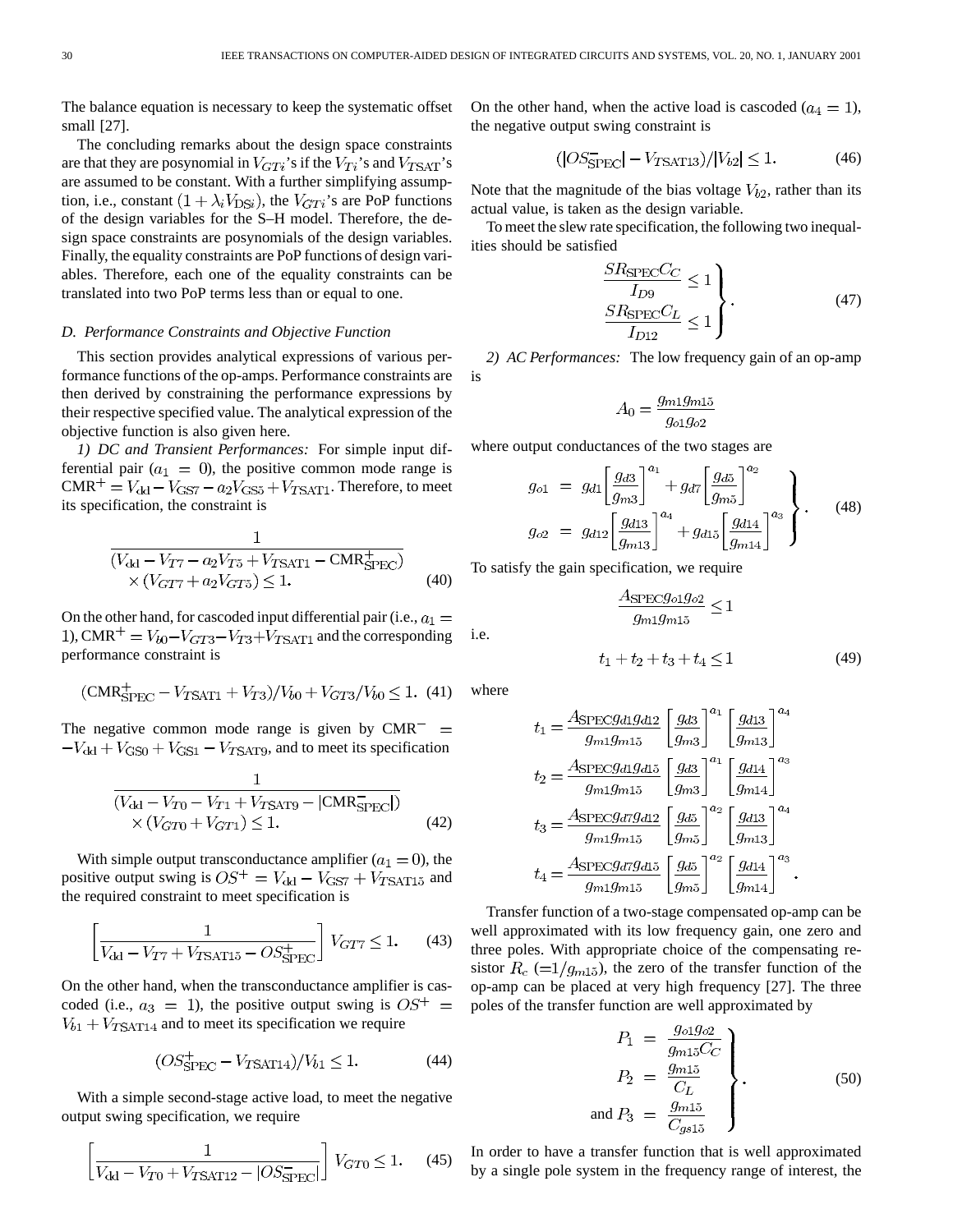second pole should be beyond the gain bandwidth product  $(=g<sub>m1</sub>/C<sub>C</sub>)$ , i.e., the following should be satisfied where

$$
\frac{g_{m15}}{C_L} > \frac{g_{m1}}{C_C}.\tag{51}
$$

For a true single pole behavior, unity gain frequency (UGF) is equal to  $g_{m1}/C_C$ . However, with the approximate single pole behavior that we get by (51),  $g_{m1}/C_C$  well approximates the UGF. Hence, the specified UGF can be achieved by

$$
\frac{\text{UGF}_{\text{SPEC}}C_C}{g_{m1}} \le 1. \tag{52}
$$

The phase margin is

$$
PM = 90 - \arctan(\text{UGF}/P_2) - \arctan(\text{UGF}/P_3).
$$

To meet phase margin specification

$$
\arctan(\text{UGF}/P_2) + \arctan(\text{UGF}/P_3) \leq 90^\circ - \text{PM}_{\text{SPEC}}
$$
\nor

$$
\arctan\left[\frac{\frac{\text{UGF}}{P_2} + \frac{\text{UGF}}{P_3}}{1 - \frac{\text{UGF}^2}{P_2 P_3}}\right] \leq 90^\circ - \text{PM}_{\text{SPEC}}
$$

or

$$
\frac{1}{\tan(90^{\circ} - PM_{\text{SPEC}})} \left[ \frac{\text{UGF}}{P_2} + \frac{\text{UGF}}{P_3} \right] + \frac{\text{UGF}^2}{P_2 P_3} \le 1
$$
\n
$$
\frac{1}{\tan(90^{\circ} - PM_{\text{SPEC}})} \left[ \frac{g_{m1} C_L}{g_{m15} C_C} + \frac{g_{m1} C_{gs15}}{g_{m15} C_C} \right]
$$
\n
$$
+ \frac{g_{m1}^2 C_L C_{gs15}}{g_{m15}^2 C_C^2} \le 1.
$$
\n(53)

The low-frequency CMRR of an op-amp is

$$
CMRR_0 = \frac{A1_0}{CMG1_0}
$$

where

$$
CMG1_0 = \frac{g_{d9}}{2} \left( \frac{a_2}{g_{m5}} + \frac{1}{g_{m7}} \right)
$$

and

i.e.

i.e.

$$
A1_0 = \frac{g_{m1}}{g_{o1}}
$$

$$
\frac{1}{\text{CMRR}_0} = \frac{g_{d9}}{2g_{m1}} \left( \frac{a_2}{g_{m5}} + \frac{1}{g_{m7}} \right)
$$

$$
\times \left( g_{d1} \left[ \frac{g_{d3}}{g_{m3}} \right]^{a_1} + g_{d7} \left[ \frac{g_{d5}}{g_{m5}} \right]^{a_2} \right). \quad (54)
$$

To meet its specification, we require

$$
\frac{\text{CMRR}_{\text{SPEC}}}{\text{CMRR}_0} \le 1
$$

$$
t_5 + t_6 + t_7 + t_8 \le 1\tag{55}
$$

$$
t_5 = \frac{\text{CMRR}_{\text{SPEC}}a_2g_{d1}g_{d9}}{2g_{m1}g_{m5}} \left[\frac{g_{d3}}{g_{m3}}\right]^{a_1}
$$

$$
t_6 = \frac{\text{CMRR}_{\text{SPEC}}g_{d1}g_{d9}}{2g_{m1}g_{m7}} \left[\frac{g_{d3}}{g_{m3}}\right]^{a_1}
$$

$$
t_7 = \frac{\text{CMRR}_{\text{SPEC}}a_2g_{d7}g_{d9}}{2g_{m1}g_{m5}} \left[\frac{g_{d5}}{g_{m5}}\right]^{a_2}
$$

$$
t_8 = \frac{\text{CMRR}_{\text{SPEC}}g_{d7}g_{d9}}{2g_{m1}g_{m7}} \left[\frac{g_{d5}}{g_{m5}}\right]^{a_2}.
$$

Note that the above equation for CMRR—which, as our results in Section VII show, matches SPICE simulation well—does not include the effect of mismatch. Therefore, for a more realistic estimate of CMRR, the effect of statistical mismatch variations should be routinely incorporated in SPICE simulation and in analytical techniques such as ours.

*3) Objective Function:* In the optimization formulation, a weighted sum of the total gate area of the transistors and the power dissipation is taken as the objective function to be minimized.

The total power dissipation is

$$
PD = 2V_{dd}(I_b + I_{D9} + I_{D12} + a_2I_{D17})
$$
  
= 2V\_{dd}(I\_b + I\_{D9}(1 + a\_2/2) + I\_{D12})

and the total effective gate area is

$$
\begin{split} \text{EFF\_AREA} \\ & = \sum_{i=0,\,1,\,2,\,7,\,8,\,9,\,12,\,15} \left( \frac{W_i}{L_i} \right) L_i^2 + a_1 2 \left( \frac{W_3}{L_3} \right) L_3^2 \\ & + a_2 \left[ 2 \left( \frac{W_5}{L_5} \right) L_5^2 + \left( \frac{W_{16}}{L_{16}} \right) L_{16}^2 + \left( \frac{W_{17}}{L_{17}} \right) L_{17}^2 \right] \\ & + a_3 \left( \frac{W_{14}}{L_{14}} \right) L_{14}^2 + a_4 \left( \frac{W_{13}}{L_{13}} \right) L_{13}^2. \end{split}
$$

Note that all the performance constraint functions are posynomials in the device parameters  $V_{GTi}$ 's,  $I_{Di}$ 's,  $g_{mi}$ 's, and  $g_{di}$ 's. These device parameters are PoP function of design variables. Therefore, the performance constraint functions are posynomials in the design variables. Further, the power dissipation and the total effective gate area are posynomials of the design variables. As with the design space constraints, the performance constraints are expressed in terms of device parameters, which are in turn functions of the actual design variables.

## VI. SIMULATION RESULTS

The CMOS op-amp sizing technique that has been described so far has been implemented in MATLAB [30] for the class of two-stage CMOS op-amps. In the implementation, each convex programming problem is solved by using the sequential quadratic programming method, which is available in the optimization toolbox [30]. This was done in the interest of quick prototyping in order to provide a proof of concept. As our experimental results show, this implementation is very fast in spite of the fact that we did not use any of the far more efficient special purpose techniques that exist for convex optimization [25].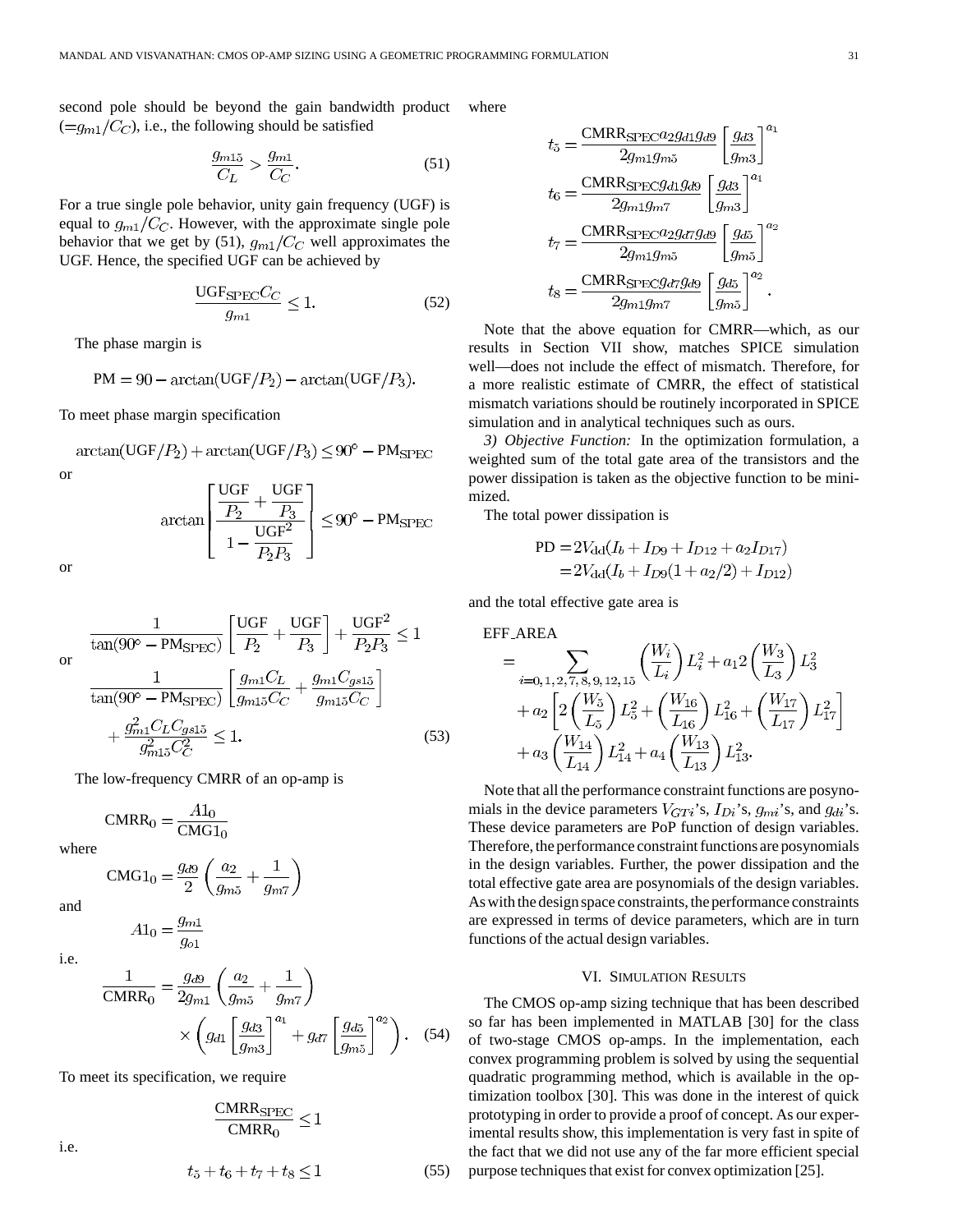TABLE III SPECIFICATIONS, S–H MODEL BASED PREDICTED PERFORMANCES AND SPICE SIMULATED PERFORMANCES AT THE FINAL DESIGN POINT OF THE OP-AMP IN THE FIRST EXAMPLE

| Perf (unit)                        | Spec.       | S-H model pred. | Spice simul. |
|------------------------------------|-------------|-----------------|--------------|
| $A(0)$ (dB)                        | 70          | 70              | 59           |
| $UGF$ (MHz)                        | 10          | 10              | 9.6          |
| $PM$ (deg.)                        | 60          | 65              | 71           |
| BW (kHz)                           |             | 3.3             | 10.6         |
| $CMRR$ $(dB)$                      | 60          | 79              | 71           |
| CMR (V)                            | $-2.5, 2.5$ | $-2.8,5.0$      | $-3.8, 4.7$  |
| OS(V)                              | $-3,3$      | $-4.7, 4.7$     | $-4.8, 4.8$  |
| $SR (V/\mu sec)$                   | 20          | 20              | 19.3         |
| $PD$ (mW)                          |             | 0.27            | 0.39         |
| Total gate area $(\mu \times \mu)$ |             | 87.6            |              |

TABLE IV OPTIMIZATION STATISTICS FOR THE FIRST EXAMPLE BY STARTING FROM SMALL SIZES OF ALL THE TRANSISTORS

| It no.         | CPU time(sec)   | MaxErr in $L_i(\mu)$ | MaxErr in $W_i(\mu)$ | MaxErr in $V_n(V)$ |
|----------------|-----------------|----------------------|----------------------|--------------------|
|                | 9.5100          |                      |                      |                    |
| $\overline{2}$ | 7.8800          | 0.2339               | 1.6499               | 0.2005             |
| 3              | 7.1000          | 0.0166               | 0.2664               | 0.0305             |
| 4              | 5.2300          | 0.0008               | 0.0048               | 0.0048             |
| 5              | 5.1600          | 0.0001               | 0.0006               | 0.0008             |
|                | (total 34.8900) |                      |                      |                    |

A number of two-stage op-amps were sized for a  $1.6$ - $\mu$ m technology. The experimental results are given in this section. These results include CPU time required to find the final design point, the convergence behavior of the method, and a comparison of predicted performances with SPICE simulations based on the level two MOS model.

*Example 1:* The topology for the first example was the simplest op-amp (all subcircuits were simple). The set of performance specification of this example is given in the second column of Table III.

The circuit was sized by starting from four different initial design points. The four initial design points are: 1) small size (minimum feature size  $L = 1.6 \ \mu \text{m}$ ,  $W = 2.4 \ \mu \text{m}$ ) of all the transistors; 2) small size of the input-stage transistors and large size ( $L = 5.6$   $\mu$ m,  $W = 50$   $\mu$ m) of second-stage transistors; 3) large size of the input stage transistors and small size of the second-stage transistors; and 4) large size of all the transistors. The optimization statistics in case 1), i.e., starting with small size of all of the transistors, is shown in Table IV. In the table, the first column indicates the iteration number of the sequential convex optimization algorithm. The second column gives the CPU time (IBM RS/6000, running AIX) required for solving the convex programming problem using sequential quadratic programming. The last three columns of the table provide the maximum difference in transistor lengths and widths, and node voltages at the two-solution design points in two consecutive iterations. The iteration process was stopped when the maximum difference in the lengths and the widths was less than 0.02  $\mu$ m

TABLE V OPTIMAL DESIGN POINT OF THE FIRST EXAMPLE

| Variables       | values         | unit      |
|-----------------|----------------|-----------|
| $W_0/L_0$       | 2.4000/2.0441  | $\mu/\mu$ |
| $W_1/L_1$       | 2.4000/3.5361  | $\mu/\mu$ |
| $W_2/L_2$       | 2.4000/3.5361  | $\mu/\mu$ |
| $W_7/L_7$       | 3.8246/1.9246  | $\mu/\mu$ |
| $W_8/L_8$       | 3.8246/1.9246  | $\mu/\mu$ |
| $W_9/L_9$       | 2.4000/2.0889  | $\mu/\mu$ |
| $W_{12}/L_{12}$ | 7.1581/1.6000  | $\mu/\mu$ |
| $W_{15}/L_{15}$ | 21.5914/1.6000 | $\mu/\mu$ |
| Сc              | 0.1830         | pF        |
| IЬ              | 3.3468         | μA        |

TABLE VI COMPARISON OF THE FOUR FINAL DESIGN POINTS OBTAINED BY STARTING FROM FOUR INITIAL GUESSES IN THE FIRST EXAMPLE

| Comparison points   MaxDiff in $L_i(\mu)$ |        | MaxDiff in $W_i(\mu)$   MaxDiff in $V_n(V)$ |        |
|-------------------------------------------|--------|---------------------------------------------|--------|
| FDa vs. FDb                               | 0.0001 | 0.0005                                      | 0.0000 |
| FDa vs. FDc                               | 0.0001 | 0.0005                                      | 0.0000 |
| FDa vs. FDd                               | 0.0001 | 0.0009                                      | 0.0000 |

and the maximum difference in the node voltages was less than 1 mV. With the other three initial guesses, the convergence behavior was essentially the same. The sequence of convex programs converged in less than 50 s of CPU time with at most five iterations.

The four solution design points, which were obtained by starting from the four initial design points 1)–4), are denoted by  $FD1, FD2, FD3,$  and  $FD4$ , respectively. The solution point  $FD1$  is given in Table V, while Table VI reports the differences among the four solution design points. Note that all four solution design points are essentially the same. It should also be noted in this context that in this and the other examples in this paper, we have reported the details of the iterative process with precision in the millivolt range for node voltages and in the nanometer range for device sizes. This has been done in order to demonstrate that our technique converges to a consistent dc operating point and that the final solution is the same even with very different initial guesses. However, this does not mean that the transistors have to be sized this precisely to get the reported performance.

An expert designer would pick a nonminimum channel length for the input stage transistors to get high gain. On the other hand, for the second-stage transistors, in order to achieve high slew rate, he/she would choose minimum channel length with large channel width. The optimal design point given in Table V is qualitatively similar to such a choice.

The various performances at the optimal design point as predicted by the program using the S–H model and the corresponding SPICE simulations (using the level two MOS model) are given in the last two columns of Table III.

Note that while the S–H model based predictions satisfy the specifications, many of the performances as actually measured in SPICE (using level two model) do not. The inaccuracies are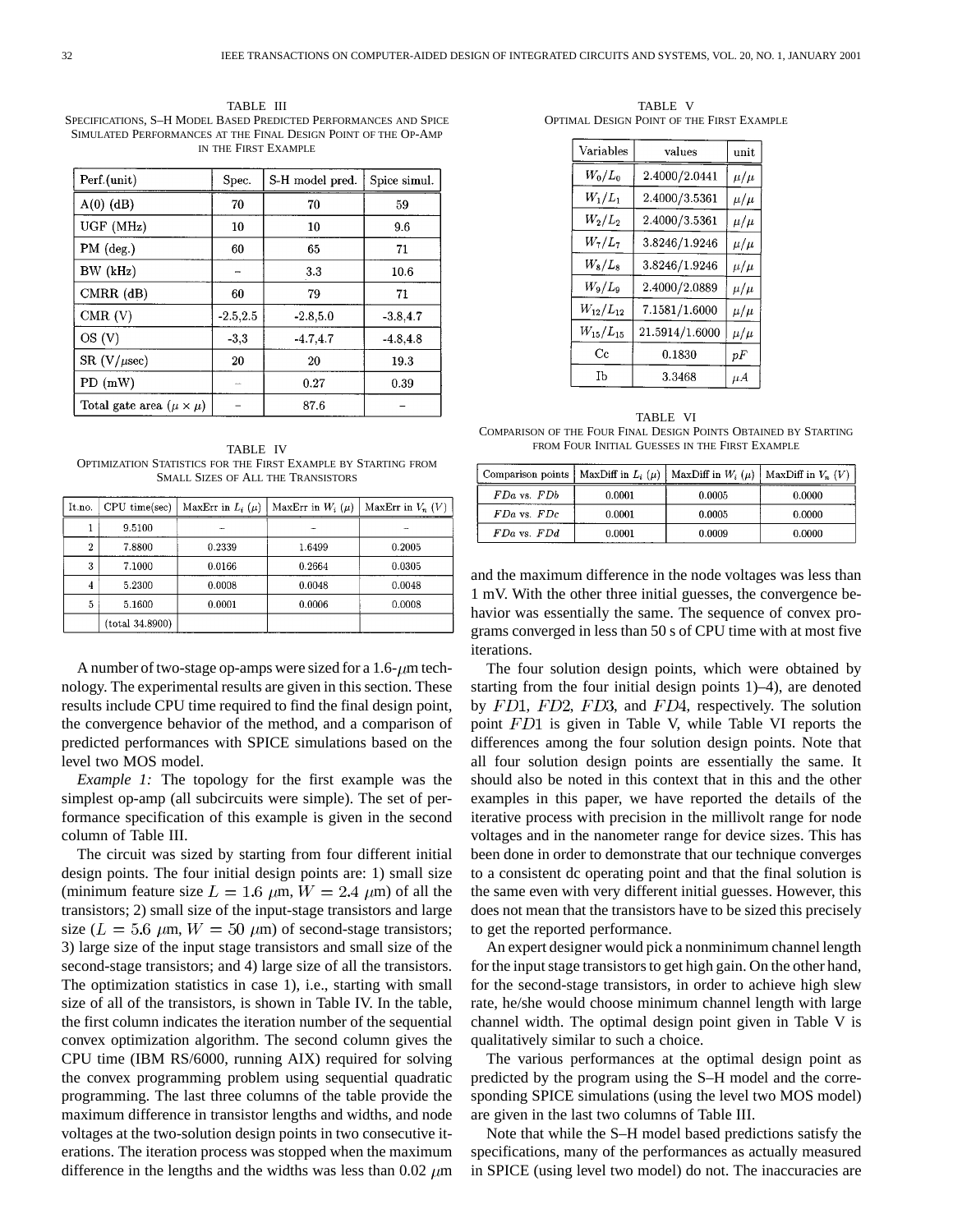TABLE VII OPTIMAL DESIGN POINT IN THE SECOND EXAMPLE

| Variables       | values         | unit      |
|-----------------|----------------|-----------|
| $W_0/L_0$       | 2.4000/3.4674  | $\mu/\mu$ |
| $W_1/L_1$       | 2.4000/2.6598  | $\mu/\mu$ |
| $W_2/L_2$       | 2.4000/2.6598  | $\mu/\mu$ |
| $W_7/L_7$       | 2.5782/2.6109  | $\mu/\mu$ |
| $W_8/L_8$       | 2.5782/2.6109  | $\mu/\mu$ |
| $W_9/L_9$       | 2.4000/4.0244  | $\mu/\mu$ |
| $W_{12}/L_{12}$ | 8.1017/2.6000  | $\mu/\mu$ |
| $W_{15}/L_{15}$ | 27.9688/2.6000 | $\mu/\mu$ |
| Cc.             | 0.2943         | рF        |
| ĪЪ              | 6.7618         | μA        |

TABLE VIII SPECIFICATIONS, S–H MODEL BASED PREDICTED PERFORMANCES, AND SPICE SIMULATED PERFORMANCES AT THE OPTIMAL DESIGN POINT OF THE SECOND EXAMPLE

| Perf.(unit)                        | Spec.       | S-H model pred. | Spice simul. |
|------------------------------------|-------------|-----------------|--------------|
| $A(0)$ (dB)                        | 70          | 70              | 67           |
| UGF (MHz)                          | 10          | 10              | 9            |
| $PM$ (deg.)                        | 60          | 66              | 61           |
| BW (kHz)                           | on a        | 3.2             | 4.3          |
| CMRR (dB)                          | 60          | 81              | 82           |
| CMR (V)                            | $-2.5, 2.5$ | $-2.5, 4.8$     | $-3.4, 4.8$  |
| OS(V)                              | $-3.3$      | $-4.4.4.5$      | $-4.4.4.7$   |
| SR $(V/\mu \text{sec})$            | 20          | 20              | 18.4         |
| $PD$ (mW)                          |             | 0.51            | 0.54         |
| Total gate area $(\mu \times \mu)$ |             | 137.99          |              |

due to the inadequacy of the S–H MOS model in the short channel regime. However, for long channels the model is quite accurate. To demonstrate this, in the following example we restrict the channel length of the transistors to be more than 2.6  $\mu$ m and do the design optimization.

*Example 2:* This example is the same as the first example except that the lengths of the transistors were restricted to be more than or equal to 2.6  $\mu$ m (though the technology limit is 1.6  $\mu$ m). The solution design point is given in Table VII. The predicted performance of the op-amp at the final design point is given in Table VIII. Note that at the final design point, the predicted performances using S–H MOS model is close to those of SPICE simulation. However, the total gate area and the power dissipation at the solution design point obtained in this example are, respectively, 57% and 38% more than those at the solution design point obtained in the first example. It is therefore clear that the S–H model is inadequate for synthesis tools targeted at modern short-channel processes. So, we need a MOS model that is accurate in the short-channel regime. To increase the design accuracy in the prototype, the S–H model is replaced by a newly proposed MOS model. The corresponding simulation results are provided in the following section.

# VII. IMPROVING DESIGN ACCURACY USING ACCURATE MOS MODEL

In the previous section it has been demonstrated that the proposed sizing method is robust and it has the capability of picking the optimal design point. However, in the implementation of the technique, the S–H MOS model was used, which is not an accurate model for small-channel length transistor. Therefore, at the design points, which were obtained by the design optimization, the op-amps could not meet some required performances. To improve the design accuracy, in the second version of the prototype, the S–H model was replaced by a newly proposed MOS model  $\alpha$ -A (alpha–Analog). While the details of the model are available in [20], in the following section the key equations are provided. Section VII-B provides some modified equations compared to those in Section V, which are required for replacing the S–H model by the  $\alpha$ –A model. Simulation examples are provided in Section VII-C.

## *A. The Model Description*

The  $\alpha$ –AMOS model is an extension of the simple  $\alpha$ -power law MOS transistor model proposed by Sakurai and Newton [31]. It may be noted that, since in the  $\alpha$ -power model the drain conductance over the saturation region is taken as zero, it can not be directly used for analog circuit analysis.

A summary description of the  $\alpha$ -A model is given below. As the model is intended for use in analog circuit design, the model description is only for the saturation region of operation. A transistor is in the saturation region when

$$
V_{\rm GS} > V_T \quad \text{and} \quad V_{\rm DS} \ge V_{\rm DSAT}.\tag{56}
$$

The threshold voltage and the drain saturation voltage are, respectively,

$$
V_T = V_{T_o} + V_{\text{TB}} \cdot V_{\text{TL}} \n\text{and } V_{\text{DSAT}} = K_V V_{GT}^{\beta}.
$$
\n(57)

In the saturation region, drain current, transconductance, and drain-to-source conductance are, respectively,

$$
I_D = K_C \left(\frac{W}{L}\right) V_{GT}^{\alpha} (1 + \lambda V_{DS})
$$
  
\n
$$
g_m = \alpha I_D^{(\alpha - 1)/\alpha} \left[ K_C \left(\frac{W}{L}\right) (1 + \lambda V_{DS}) \right]^{1/\alpha}
$$
  
\n
$$
g_d = I_D \cdot B_{f1} L^{\gamma_{f1}} \cdot f_2 \cdot f_3
$$
\n(58)

In (57),  $V_{To}$  is the zero back bias threshold voltage, while  $V_{\text{TB}}$  and  $V_{\text{TL}}$  represent dependencies of threshold voltage on the back bias  $V_{\text{SB}}$  and the channel length  $L$ , respectively. The dependency functions are

$$
V_{\text{TB}} = a_{V \text{TB1}} V_{\text{SB}} + a_{V \text{TB2}} \cdot V_{\text{SB}}^2
$$
  
and 
$$
V_{\text{TL}} = 1 + B_{V \text{TL}} V^{\text{TL}}
$$
 (59)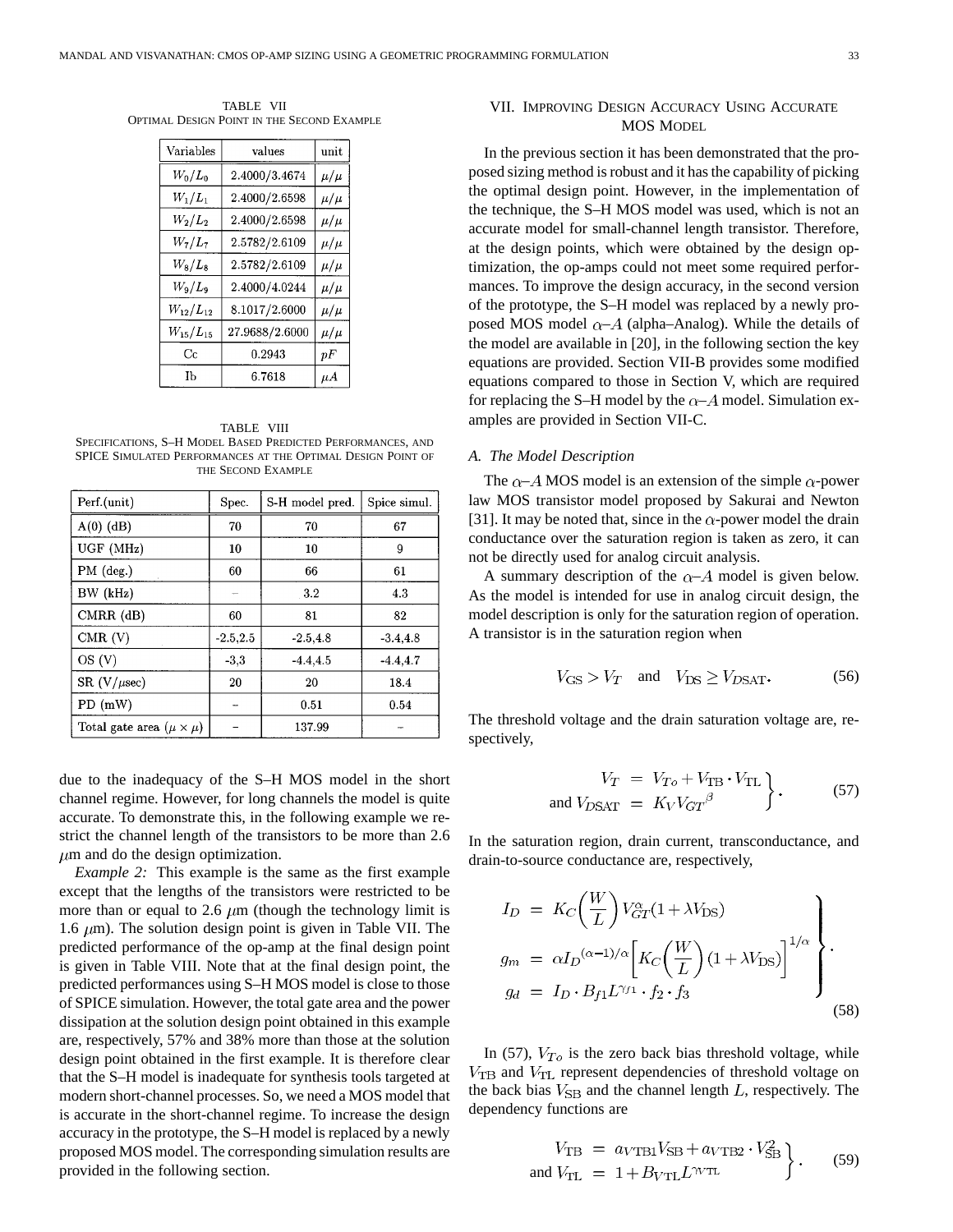In the same equation (57), the parameters  $K_V$  and  $\beta$  are given as

$$
K_V = A_{KV} + B_{KV} L^{\gamma_{KV}} \n\beta = A_{\beta} + B_{\beta} L^{\gamma_{\beta}}.
$$
\n(60)

For a long-channel transistor drain current,  $I_D$  is proportional to  $V_{GT}^2$ , i.e., in (58)  $\alpha$  is two. However, in [31] it is shown that the value of  $\alpha$  is dependent on the channel length and in the small channel length regime, the value is quite close to one. We found that the parameter  $K_C$  in the equation for  $I_D$  also depends on the channel length. For the two parameters the following models are taken:

$$
K_C = A_{KC} + B_{KC}L^{\gamma_{KC}} \n\alpha = A_{\alpha} + B_{\alpha}L^{\gamma_{\alpha}}.
$$
\n(61)

The transconductance  $g_m$  [in (58)] is obtained by taking the derivative of  $I_D$  with respect to  $V_{GT}$ .

Now we consider the drain conductance  $g_d$ . In the S–H model,  $g_d \propto I_D/L$ . Using this information, we have taken the model of  $g_d$  which is given in (58). In this model,  $B_{f1}$  and  $\gamma_{f1}$ are constant while the term  $f_2$  represents the dependencies of  $g_d$  on  $V_{GT}$  and  $V_{SB}$ . The model of  $f_2$  is as follows:

$$
f_2 = \frac{g_d}{I_D \cdot f_1} = A_{f2} + B_{f2} V_{GT}^{\gamma_{f2}}
$$
  
where  $f_1 = \frac{g_d}{I_D} = B_{f1} L^{\gamma_{f1}}$   
 $B_{f2}$  and  $\gamma_{f2}$  are second-order polynomials of  $V_{SB}$  (62)

The term  $f_3$  in  $g_d$  (58) represents the dependency of  $g_d$  on  $V_{\text{DS}}$ . Over the saturation region of operation, the function can be well approximated by an exponential function. The model we have taken for  $f_3$  is

$$
f_3 = \frac{g_d}{I_D \cdot f_1 \cdot f_2}
$$
  
= 1 + B<sub>f3</sub> exp[-C<sub>f3</sub>V<sub>GT</sub><sup>7/31</sup>(V<sub>DS</sub> - V<sub>DSAT</sub>)<sup>7/32</sup>]  
where C<sub>f3</sub>,  $\gamma_{f31}$  and  $\gamma_{f32}$  are second-order  
polynomials of V<sub>SB</sub> and L\n(63)

The model parameter extraction procedure is given in [20].

#### *B. Application of the New Model*

The new MOS model, which is described in the last section, is used for op-amp design automation. In the new model, (58) provides the first-order models of  $I_D$ ,  $g_m$ , and  $g_d$  as function of biases and transistor sizes. These first-order models are PoP functions. This property of the new model helps to use it in design optimization through sequential convex programming. In the sequential design optimization, (58), which provides firstorder models, is used within the main convex programming (CP) optimization. For the iterative to update from one CP to the next CP in the optimization, the higher order effects are captured by using  $(57)$  and  $(59)$ – $(63)$ . With the new model, all the design equations provided in Section V remain the same. However, the expressions of the drain currents and effective gate-to-source

TABLE IX SPECIFICATIONS, NEW MODEL BASED, AND S–H MODEL BASED PREDICTED PERFORMANCES AND SPICE SIMULATED PERFORMANCES AT THE FINAL DESIGN POINT OF THE OP-AMP IN EXAMPLE 3

| Perf.(unit)                        | Spec.      | New model pred.  | Spice simul. | S-H model pred. |
|------------------------------------|------------|------------------|--------------|-----------------|
| $A(0)$ (dB)                        | 60         | 60               | 58           | 68              |
| $UGF$ (MHz)                        | 10         | 10               | 9            | 9               |
| $PM$ (deg.)                        | 60         | 65.4             | 62.3         | 56.7            |
| BW (KHz)                           | $\sim$     | 10 <sup>10</sup> | 12           | 3.7             |
| $CMRR$ ( $dB$ )                    | 52         | 68               | 66           | 75              |
| CMR (V)                            | $-2.5.2.5$ | $-3.0, 4.9$      | $-3.8.4.85$  | $-2.8.5.0$      |
| OS(V)                              | $-3,3$     | $-4.8, 4.7$      | $-4.8, 4.85$ | $-4.7, 4.7$     |
| SR $(V/\mu \text{sec.})$           | 20         | 20               | 17.3         | 12.4            |
| $PD$ (mW)                          |            | 0.28             | 0.28         | 0.198           |
| Total gate area $(\mu \times \mu)$ |            | 55.32            |              | 55.32           |

voltages of the transistors are different. The current through the input and the second stages are, respectively,

$$
I_{D9} = K'_{C9} \left( \frac{W_9}{L_9} \right) (1 + \lambda_9 V_{DS9})
$$

$$
\left[ \frac{I_b}{K'_{C0} (1 + \lambda_0 V_{DS0})} \left( \frac{L_0}{W_0} \right) \right]^{\alpha_9/\alpha_0}
$$
and  $I_{D12} = K'_{C12} \left( \frac{W_{12}}{L_{12}} \right) (1 + \lambda_{12} V_{DS12})$ 
$$
\left[ \frac{I_b}{K'_{C0} (1 + \lambda_0 V_{DS0})} \left( \frac{L_0}{W_0} \right) \right]^{\alpha_{12}/\alpha_0}
$$
(64)

and the effective gate to source voltages of the transistors are

$$
V_{GTi} = \left[\frac{I_{Di}}{K'_{Ci}(1 + \lambda_i V_{DSi})} \left(\frac{L_i}{W_i}\right)\right]^{1/\alpha_i}.
$$
 (65)

## *C. Simulation Results*

*Example 3:* In this example, the topology is the same as that in Example 1 (Section VI-A), i.e., simple op-amp. The specification set of this example is shown in Table IX. Like the other example, here the op-amp was designed by starting from the following four initial design points:

- 1) small size of all the transistors;
- 2) small size of the input-stage transistors and large size of second-stage transistors;
- 3) large size of the input-stage transistors and small size of the second-stage transistors;
- 4) large size of all the transistors. Further, the op-amp was designed by starting from 25 random initial guesses that are uniformly distributed in the space of design variables.

The optimization statistics for case 1) is given in Table X. In the table, the maximum constraint violation reported for each iteration is reported by the SQP in MATLAB at the start of the solution process corresponding to that iteration. Note that all the specs have been normalized to have a value of one. Thus, a constraint violation of two is a 200% violation, while a constraint violation of 0.002 is a 0.2% violation. The final solution design point is given in the Table XI.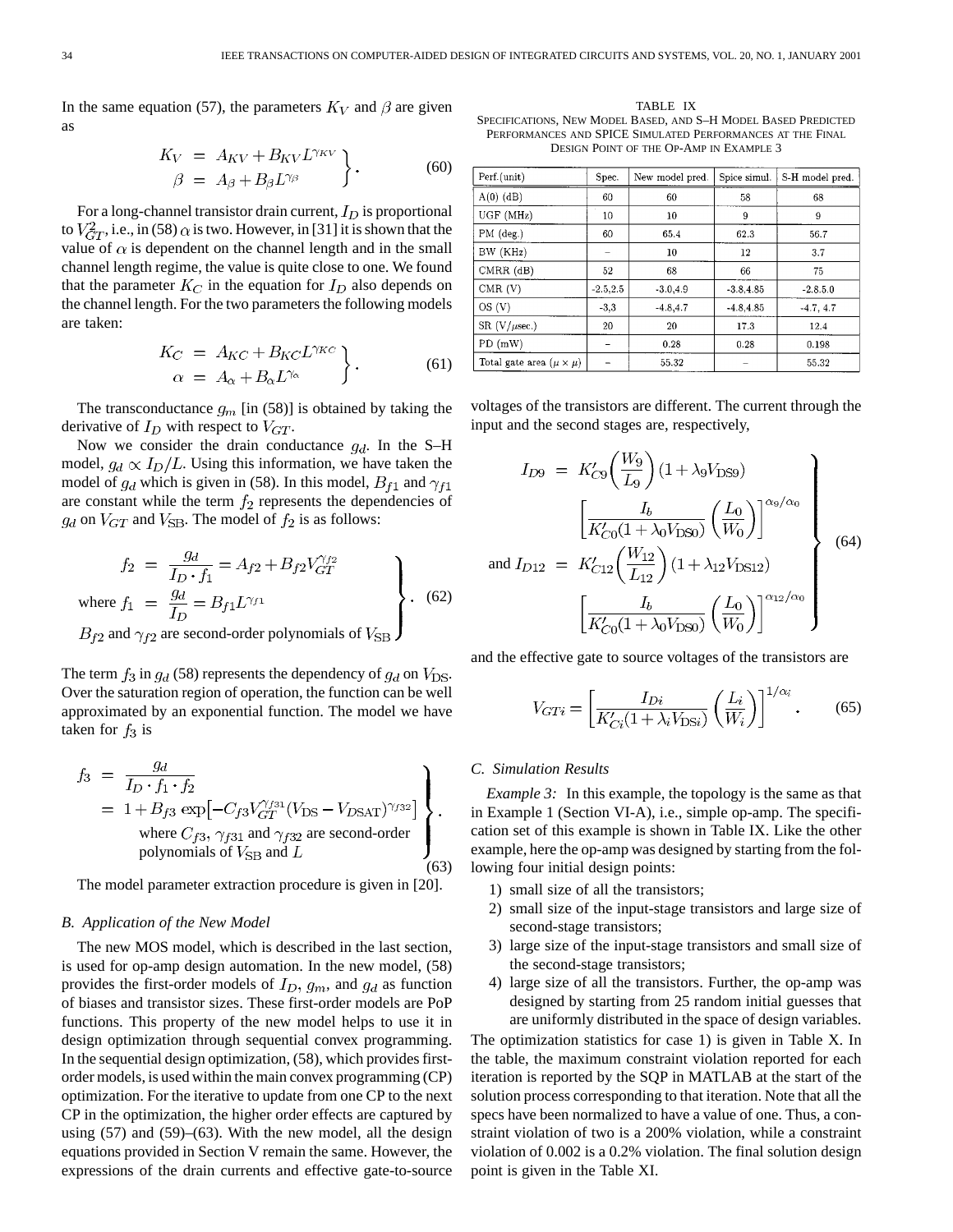TABLE X OPTIMIZATION STATISTICS FOR EXAMPLE 3 BY STARTING FROM SMALL SIZE OF ALL THE TRANSISTORS IN THE OP-AMP

| It no.         | CPU time        | MaxErr        | MaxErr        | MaxErr      | MaxConst  |
|----------------|-----------------|---------------|---------------|-------------|-----------|
|                | (sec)           | in $L_i(\mu)$ | in $W_i(\mu)$ | in $V_n(V)$ | violation |
| 1              | 10.1400         |               |               |             | 2.0742    |
| $\overline{2}$ | 7.0300          | 0.5704        | 4.2527        | 0.4248      | 0.1804    |
| 3              | 7.0200          | 0.3932        | 1.0228        | 0.0692      | 0.1572    |
| 4              | 5.2300          | 0.0629        | 0.6738        | 0.0594      | 0.0376    |
| 5              | 5.0100          | 0.0775        | 0.8558        | 0.0128      | 0.0104    |
| 6              | 4.4400          | 0.0365        | 0.2491        | 0.0112      | 0.0103    |
| 7              | 4.3600          | 0.0123        | 0.1183        | 0.0021      | 0.0053    |
| 8              | 2.8400          | 0.0066        | 0.0466        | 0.0011      | 0.0032    |
| 9              | 3.7900          | 0.0041        | 0.0058        | 0.0004      | 0.0019    |
|                | (total 49.8900) |               |               |             |           |

TABLE XII SPECIFICATIONS, NEW MODEL BASED, AND S–H MODEL BASED PREDICTED PERFORMANCES AND SPICE SIMULATED PERFORMANCES AT THE FINAL DESIGN POINT OF THE OP-AMP IN EXAMPLE 4

| Perf.(unit)                        | Spec.       | New model pred. | Spice simul. | S-H model pred. |
|------------------------------------|-------------|-----------------|--------------|-----------------|
| $A(0)$ (dB)                        | 120         | 120             | 117          | 137             |
| $UGF$ (MHz)                        | 10          | 10              | 9.5          | 9.7             |
| $PM$ (deg)                         | 60          | 66              | 68           | 55              |
| BW(Hz)                             | <b>SALE</b> | 10              | 14           | 1.4             |
| $CMRR$ (dB)                        | 80          | 99              | 103          | 109             |
| CMR(V)                             | $-2.5, 1.0$ | $-2.9.1.0$      | $-3.0, 1.5$  | $-2.7.0.24$     |
| OS(V)                              | $-2,2$      | $-2,2$          | $-2.1, 2.3$  | $-2.3, 2.2$     |
| $SR (V/\mu sec)$                   | 20          | 20              | 19           | 12.6            |
| PD(mW)                             | -           | 0.33            | 0.32         | 0.25            |
| Total gate area $(\mu \times \mu)$ |             | 110.59          |              | 110.59          |

TABLE XIII OPTIMIZATION STATISTICS IN EXAMPLE 4 BY STARTING FROM SMALL SIZES OF ALL THE TRANSISTORS IN THE OP-AMP

| It.no.         | CPU time(sec)    | MaxErr in $L_i(\mu)$ | MaxErr in $W_i(\mu)$ | MaxErr in $V_n(V)$ |
|----------------|------------------|----------------------|----------------------|--------------------|
| 1              | 39.0100          |                      |                      |                    |
| $\overline{2}$ | 15.3200          | 0.3908               | 4.3495               | 0.3503             |
| 3              | 10.6200          | 0.7167               | 1.6212               | 0.1707             |
| 4              | 9.1900           | 0.3055               | 0.8367               | 0.1422             |
| 5              | 7.8300           | 0.1308               | 0.6928               | 0.0797             |
| 6              | 7.9100           | 0.0691               | 0.6532               | 0.0510             |
| 7              | 7.9400           | 0.0388               | 0.5257               | 0.0279             |
| 8              | 9.3000           | 0.0207               | 0.4044               | 0.0147             |
| 9              | 7.8200           | 0.0122               | 0.2852               | 0.0077             |
| 10             | 11.5400          | 0.0078               | à.<br>0.1970         | 0.0038             |
| 11             | 8.0200           | 0.0052               | 0.1327               | 0.0017             |
| 12             | 7.8100           | 0.0035               | 0.0895               | 0.0011             |
| 13             | 7.9700           | 0.0025               | 0.0604               | 0.0008             |
| 14             | 5.7000           | 0.0018               | 0.0412               | 0.0006             |
| 15             | 5.9300           | 0.0013               | 0.0285               | 0.0004             |
| 16             | 5.8300           | 0.0010               | 0.0200               | 0.0004             |
| 17             | 6.6800           | 0.0009               | 0.0143               | 0.0004             |
|                | (total 174.4300) |                      |                      |                    |

point with all transistors at minimum sizes are provided in Table XIII. Note that because of the circuit complexity, the required iteration number is high. However, it converges steadily to the final solution point and the required CPU time is less than three minutes. The final solution design point is given in the Table XIV. The design optimizations, by starting with the other initial design points, also converge to the final design point within five minutes CPU time and with less than 30 iterations. All the solution points, which are obtained by starting from the four deterministic and 25 random initial guesses, are very close to each other. It is found that in these solution points, the maximum deviation in  $W_i$ 's and  $L_i$ 's are, respectively, 0.0135  $\mu$ m and 0.0032  $\mu$ m. The performance of the circuit at the final design point was predicted using the new model, SPICE simulation, and the S–H model, which are given in the Table XII. In the same table, the second column provides the specifications. Like the previous example, here the predictions based on the new model and SPICE simulation are

TABLE XI THE OPTIMAL DESIGN POINT IN EXAMPLE 3

| Variables       | values         | unit      |
|-----------------|----------------|-----------|
| $W_0/L_0$       | 2.4000/2.9025  | $\mu/\mu$ |
| $W_1/L_1$       | 2.4000/3.1213  | $\mu/\mu$ |
| $W_2/L_2$       | 2.4000/3.1213  | $\mu/\mu$ |
| $W_7/L_7$       | 2.4000/1.6000  | $\mu/\mu$ |
| $W_8/L_8$       | 2.4000/1.6000  | $\mu/\mu$ |
| $W_9/L_9$       | 2.4000/1.8484  | $\mu/\mu$ |
| $W_{12}/L_{12}$ | 4.8551/1.6000  | $\mu/\mu$ |
| $W_{15}/L_{15}$ | 11.8890/1.6000 | $\mu/\mu$ |
| Cc              | 0.2408         | рF        |
| Ib              | 3.2032         | uΑ        |

For each of the other 28 cases, the required CPU time is less than 60 s and the required number of iterations are 8 to 11. Note that in this example, the required CPU time is more than that in Example 1. All the solution points, which are obtained by starting from the four deterministic and 25 random initial guesses, were compared. It is found that in these solution points, the maximum deviation in  $W_i$ 's and  $L_i$ 's are, respectively, 0.0077  $\mu$ m and 0.0032  $\mu$ m. The performance of the circuit at the final design point was predicted using the new model, SPICE simulation, and the S–H model, which are given in Table IX. Note that the predictions based on the new model and SPICE simulation are quite close to the specifications, while the S–H model based prediction overestimates some of the performance metrics.

*Example 4:* In this example, the topology is the most complex op-amp among the considered class of op-amps. Both the first and second stages of the op-amp are cascoded. The design specifications are shown in the second column of Table XII. Like the other examples, here the op-amp was designed by starting from the four widely varying deterministic initial design points and 25 uniformly distributed random initial design points. The optimization statistics for the starting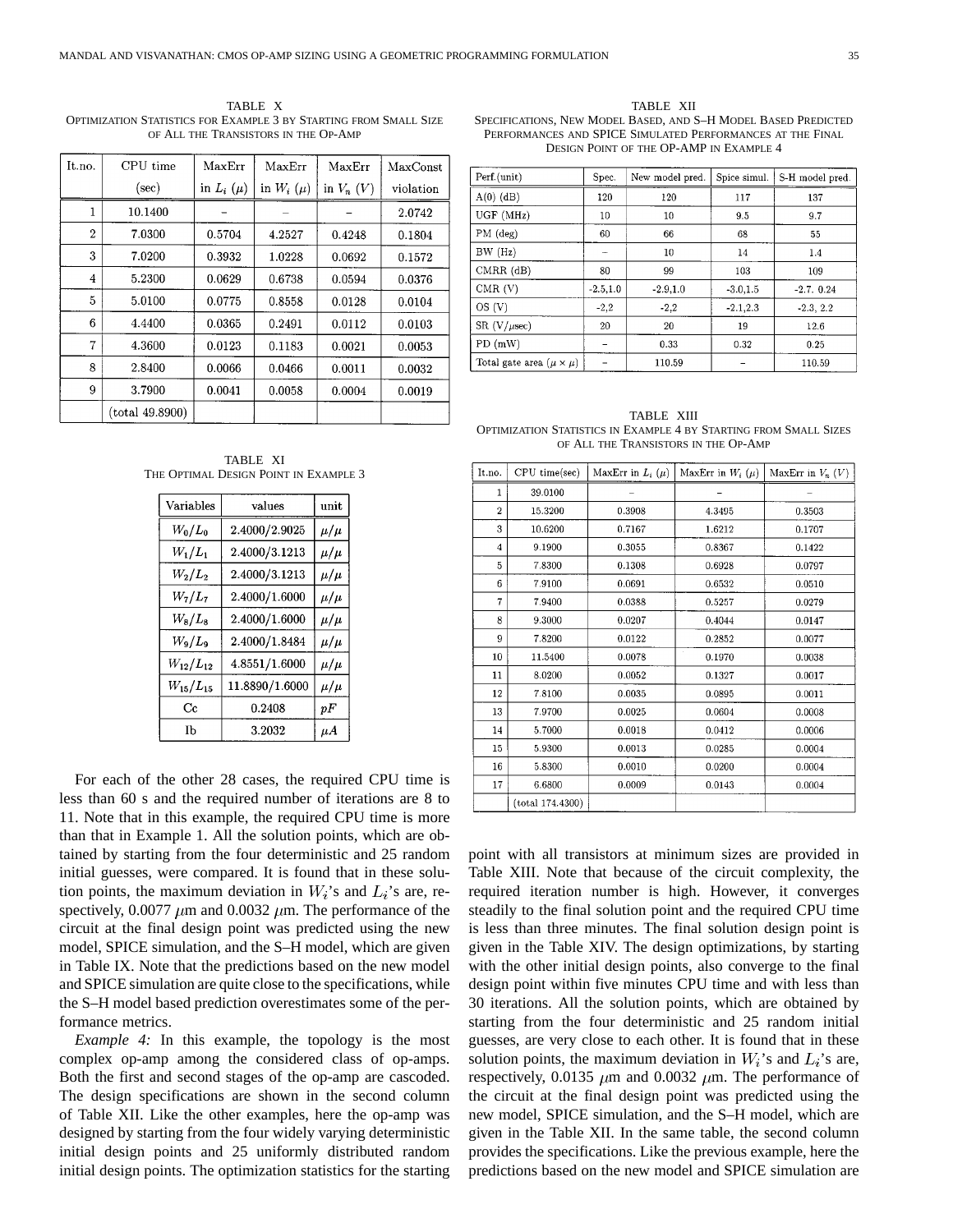TABLE XIV THE OPTIMAL DESIGN POINT IN EXAMPLE 4

| Variables           | Values            | Units     |
|---------------------|-------------------|-----------|
| $W_0/L_0$           | 2.40000 / 2.3731  | $\mu/\mu$ |
| $W_1/L_1$           | 2.40000 / 2.6992  | $\mu/\mu$ |
| $W_2/\mathcal{L}_2$ | 2.40000 / 2.6992  | $\mu/\mu$ |
| $W_3/L_3$           | 2.40000 / 2.2437  | $\mu/\mu$ |
| $W_4/L_4$           | 2.40000 / 2.2437  | $\mu/\mu$ |
| $W_5/L_5$           | 4.80000 / 2.0728  | $\mu/\mu$ |
| $W_6/L_6$           | 4.80000 / 2.0728  | $\mu/\mu$ |
| $W_7/L_7$           | 2.6335 / 1.60000  | $\mu/\mu$ |
| $W_8/L_8$           | 2.6335 / 1.60000  | $\mu/\mu$ |
| $W_9/L_9$           | 2.40000 / 2.1607  | $\mu/\mu$ |
| $W_{12}/L_{12}$     | 3.4874 / 1.60000  | $\mu/\mu$ |
| $W_{13}/L_{13}$     | 2.4000 / 1.60000  | $\mu/\mu$ |
| $W_{14}/L_{14}$     | 2.6260 / 1.60000  | $\mu/\mu$ |
| $W_{15}/L_{15}$     | 15.2867 / 1.60000 | $\mu/\mu$ |
| $W_{16}/L_{16}$     | 2.5870 / 2.0728   | $\mu/\mu$ |
| $W_{17}/L_{17}$     | 2.6335 / 1.60000  | $\mu/\mu$ |
| $_{\rm C}$          | 0.2891            | pF        |
| Ib                  | 4.2128            | $\mu A$   |
| Vb0                 | 1.3468            | V         |
| Vb1                 | 0.2962            | V         |
| Vb2                 | 1.1623            | V         |

quite close to the specifications, while the S–H model based prediction overestimates some of the performance metrics.

#### VIII. DISCUSSION

The results presented so far have left a few questions unanswered, while also opening up new avenues of research. We address these points in this section.

The key concept in our approach is that the CMOS op-amp sizing problem can be formulated as a sequence of (convex) geometric programs. This is achieved by modeling  $V_{GT}$ ,  $g_m$ , and  $g_d$  as a PoP function of the transistor sizes and the bias current at a "relaxed" estimate of the dc operating point [see (1) and (58)]. Because of this iterative formulation, as the iterants proceed and approach convergence, the coefficient and powers of the first-order PoP model are made accurate via the use of second order model functions, such as those described in (59)–(63) for the  $\alpha$ –A model that we have introduced. While such an approach maintains convexity in each optimization step, the need for a special model (e.g.,  $\alpha$ -A) that will have to accurately mimic a standard model (e.g., BSIM3) could be viewed as a drawback. Therefore, we now outline an approach to sequential convex programming (SCP) that does not use any special models.

The key observation is that with a log transformation, a PoP function becomes a linear function whose coefficients can be easily determined using linear least-squares curve fitting techniques [33]. Thus, in the inner loop of the flow graph of Fig. 4, we would only use a standard model in the "device model" box and the only technology in the "find constants and powers …" box would be linear-response surface modeling. Specifically, one would first model the  $I_D$  of the current source transistors and then model the  $V_{GT}$ ,  $g_m$ , and  $g_d$  of the other transistors using the standard device model for function evaluation. While doing this modeling, the quantities  $V_{DS}$  and  $V_{SB}$  would be kept at the values determined in the previous iteration of the SCP. Note in this context that for a PoP model, if  $I_D$  is a PoP function of  $V_{GT}$ , W, and L, then so is  $V_{GT}$  of  $I_D$ , W, and L, i.e.,  $I_D$  and  $V_{GT}$  are completely interchangeable. Further, as the iterants of the SCP proceed to convergence—as indicated by the proximity of the solutions and the reduction of the maximum constraint violation (see Table X)—the region over which the PoP response surface is built can be shrunk, resulting in a better fit with the standard model. Note that this approach is reminiscent of the iterative simulate-approximate-optimize strategy of CENTER [35].

There is one cautionary note, however. As the independent variables are varied in order to build the response surface, it is important that the device model stays in the domain (e.g., saturation) in which a PoP model is a good approximation. Thus, traditional fractional-factorial design [33], [34], which places sample points at the corners of the experiment-design box, should be avoided. Instead, Latin-hypercube sampling [36] should be used since it spreads the samples more uniformly in the box [35]. Further, those samples that do not fall in the required regime of device operation, i.e., saturation, should be discarded.

It should be noted that the approach outlined above, though promising, has not yet been implemented. It remains to be seen whether this approach of using only standard models will converge to the same final solution from widely varying initial guesses, as has been demonstrated in this paper for the  $\alpha$ -A model.

The next issue that we will address is that of restricting the devices to operate in the saturation region. We do this because in standard CMOS op-amp design, the mosfets that are used as loads or amplification devices are biased in the saturation region for, among other reasons, the low  $g_d$  that is achievable in this region [28]. There are of course specific exceptions to this rule, e.g., when a parallel connection of an NMOS and PMOS device is used to build a resistor, or the common mode feedback transistor in a fully differential two-stage op-amp. At this time, we handle these situations as special cases that we can fit into our paradigm. However, the question remains as to whether the SCP approach can be applied to MOS circuits without any concern about the region of operation of the individual devices, or even for bipolar circuits. The answer depends on how well the iterative model-optimize approach that we have outlined in the context of using a standard model can be extended to these situations. Essentially, what we require is that the derived device parameters, e.g.,  $g_m$  and  $g_d$ , be modeled as PoP functions of the independent design variables and that these PoP models become accurate approximations of the original device models as the iterants converge.

A requirement of our approach is that the performance constraints have to be manipulated into the form of an upper bounded posynomial. While we have shown that this is indeed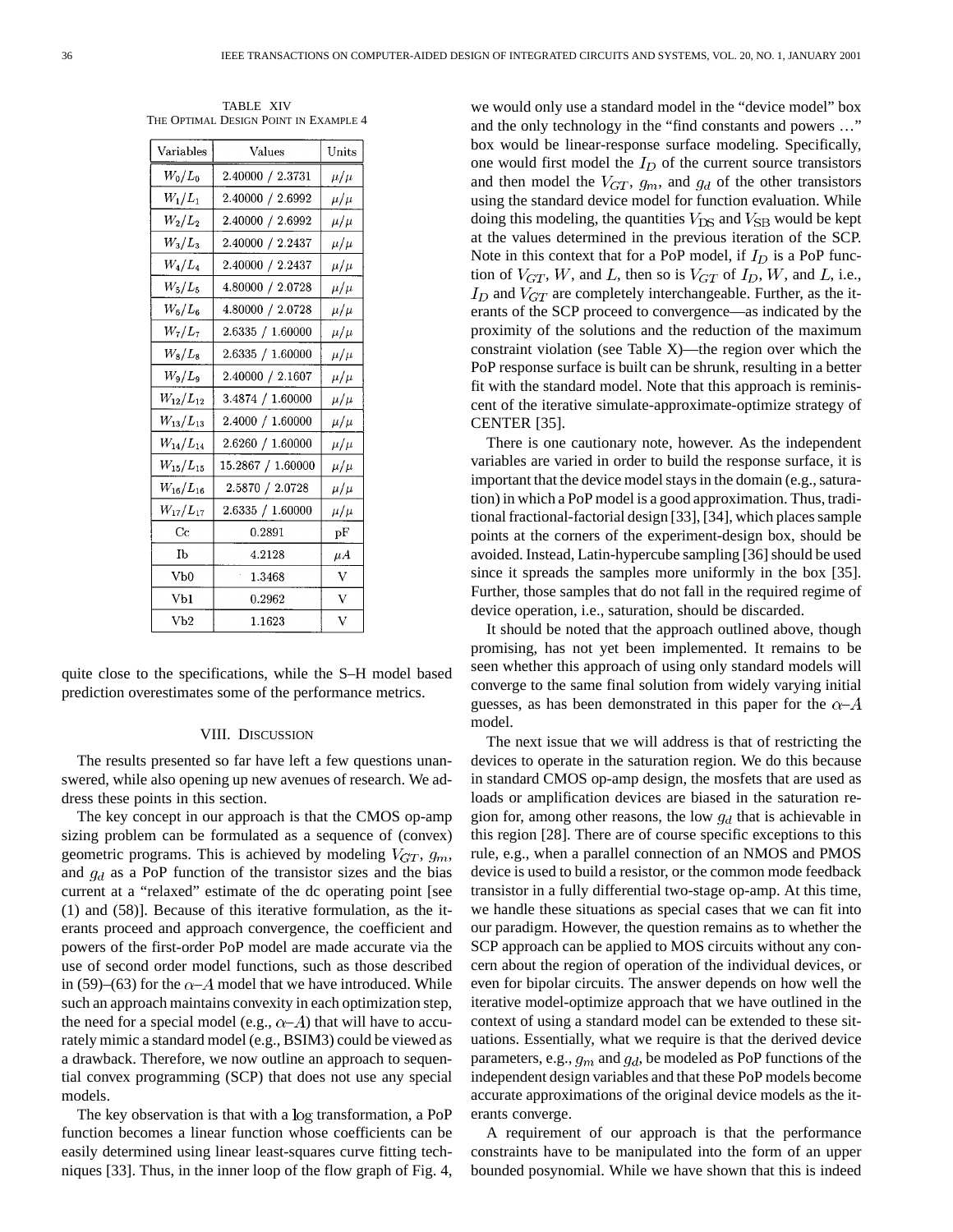possible for a large class of CMOS op-amps and a large number of specifications, this is nevertheless a restriction. Indeed, our investigations with complex folded-cascode op-amps show that it is very simple to cast performance specifications as *signomials* (unlike posynomials, these are sums and *differences* of PoP terms). We would then have a "signomial programming problem" (where the direction of the constraint inequality is not an issue). This can be solved as a sequence of geometric programs [23] and would fit directly into our existing sequential convex programming approach.

The various issues discussed so far in this section have also served to highlight the superiority of our approach over that of GPCAD [16]. Since the approach in [16] is that of approximating and solving the CMOS op-amp sizing problem as a single geometric program, i.e., one pass of the loop shown in Fig. 4, their approach could be viewed as a first-order-approximate globally optimal solution. Further, none of the possible extensions discussed so far in this section are applicable to [16], since these ideas are predicated on our sequential convex programming formulation. Thus, it would be fair to say that our approach is more general than that of [16].

Note also that the SCP provides a sequence of iterants that are globally optimal solutions of convex subproblems. Further, our computational results show that this sequence converges to the same final solution for widely varying initial guesses. While these are very appealing features, it should be borne in mind that this does not guarantee that the final solution is the global optimum of the original sizing problem.

Not withstanding the extensions described above, there may remain certain performance metrics like settling time, which cannot be modeled as a suitable analytic function. Nor is it likely that symbolic analysis [14], which is excellent for generating expressions for ac performance metrics, would provide a solution. While it is possible to meet a given settling time specification by suitably constraining slew rate, unity gain frequency, and phase margin (which are modeled as posynomials), this nevertheless requires user intervention. Indeed, as has been observed in [8], even the one-time user effort required to derive analytic expressions of performance metrics (for a new op-amp) is a barrier to the widespread use of techniques such as ours. This is a barrier worth breaching in order to bring the major advantages of convex optimization into a truly automated circuit-sizing tool.

The best bet for achieving this is response surface modeling. The idea is essentially the same as the one previously outlined for accommodating standard device models. The difference is that instead of building PoP functions based on model evaluations, we would need to build posynomial or signomial models of the circuit performance metrics (e.g., settling time) in terms of the independent design variables using standard circuit simulation for the "experimental measurements." Unfortunately, the rich history of response surface modeling [34] has been focused on modeling polynomials rather than the more complex posynomials or signomials. In particular, determining the optimal number of PoP terms for the posynomial model and picking the correct powers for these terms without requiring prior analytical knowledge of the physical quantity being modeled are difficult problems for which only limited results are available [37]. Extending these results and applying them

to the analog circuit sizing problem within the framework of sequential convex programming would be a worthwhile area of research.

Finally, since we have formulated the performance metrics for the class of two-stage op-amps in the notation of [29], we trust that it is obvious that their results can be enhanced by replacing their integer-nonlinear programming by the more powerful integer-convex programming.

## IX. SUMMARY

An efficient technique for sizing CMOS op-amps has been proposed. In this method, the op-amp sizing problem is formulated as a sequential convex programming problem. Such a formulation has two major advantages as enumerated below.

- 1) Since the convex programming problem is very well understood, it is very straight forward to solve it in a robust and computationally efficient manner.
- 2) The sequence of solutions generated is a sequence of global optimal of convex programming subproblems. Intuition therefore suggests that the point to which this sequence converges is the globally optimal solution of the original problem. This belief is supported by experimental results, where it is shown that the method converges to the same final design point for widely varying initial guesses.

The method has been prototyped in MATLAB and applied to a number of two stage CMOS op-amps. The experimental results highlight the robustness and computational efficiency of the technique. Further, the optimal design point is qualitatively similar to one that would be picked by an expert designer.

Although in the initial version of the implementation the S–H MOS model was used, in the short channel length regime the accuracy of performance prediction was not very good. To address this problem, in the second version of the prototype a new MOS model, called the  $\alpha$ –A model, has been used to replace the S–H model. A number of op-amps were sized using the new model. The experimental results show the accuracy of performance prediction at the final design point. Further, the results demonstrate that with the accurate model the sizing technique maintains its robustness.

## ACKNOWLEDGMENT

The authors would like to thank J. Fishburn for bringing the work of Hershenson *et al.* to their attention and K. Singhal for sharing her insights into response surface modeling. The author would also like to thank the anonymous reviewers for their comments that have helped improve this paper.

#### **REFERENCES**

- [1] L. R. Carley, G. G. E. Gielen, R. A. Rutenbar, and W. M. C. Sansen, "Synthesis tools for mixed-signal ICs: Progress on frontend and backend strategies," in *Proc. DAC*, June 1996, pp. 298–303.
- [2] M. J. S. Smith, C. Portmann, C. Anagnostopoulos, P. S. Tschang, R. Rao, P. Valdenaire, and H. Ching, "Cell libraries and assembly tools for analog/digital CMOS and BiCMOS application-specific integrated circuit design," *IEEE J. Solid-State Circuits*, vol. 24, pp. 1419–1432, Oct. 1989.